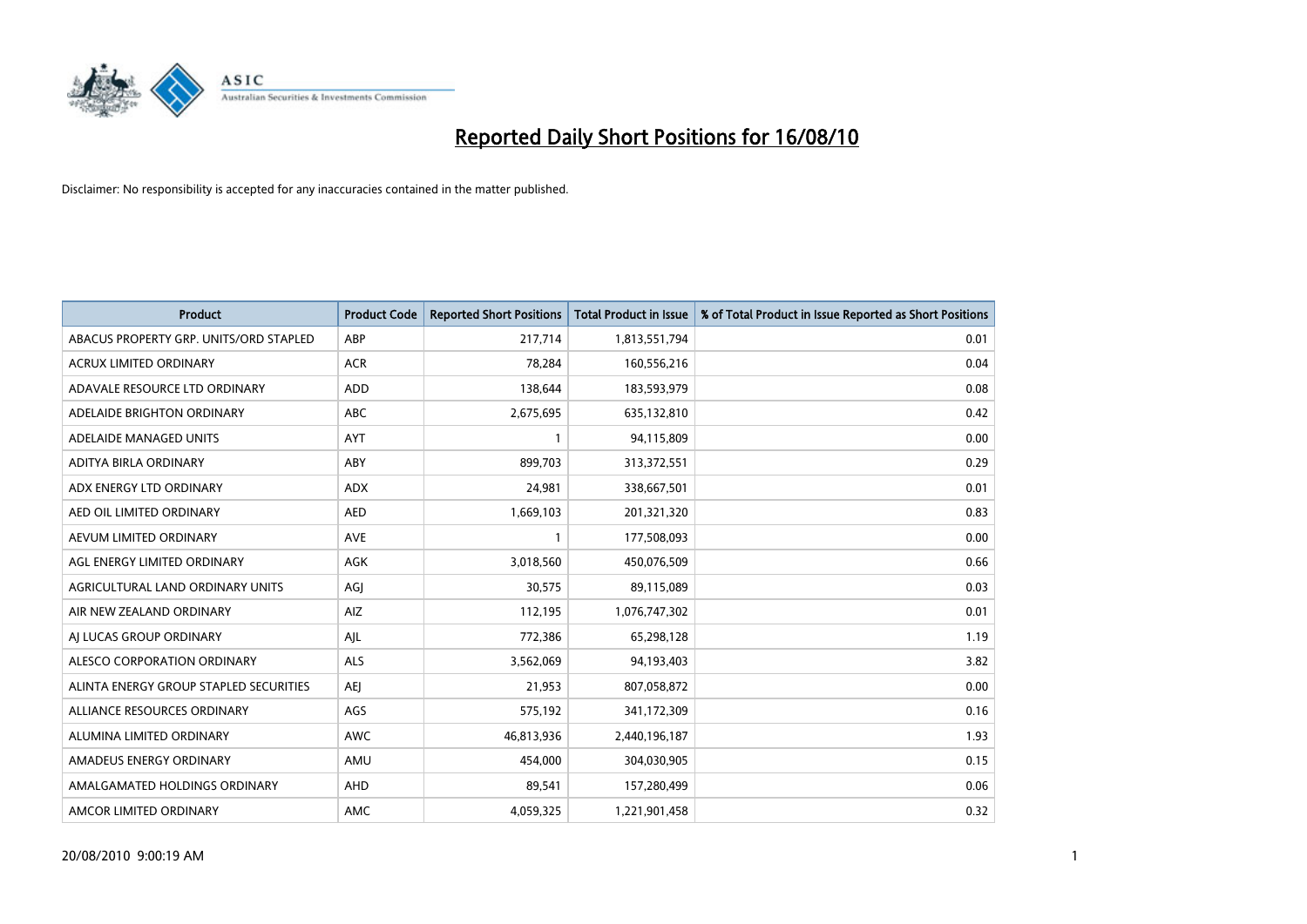

| <b>Product</b>                          | <b>Product Code</b> | <b>Reported Short Positions</b> | <b>Total Product in Issue</b> | % of Total Product in Issue Reported as Short Positions |
|-----------------------------------------|---------------------|---------------------------------|-------------------------------|---------------------------------------------------------|
| AMP LIMITED ORDINARY                    | AMP                 | 21,169,098                      | 2,071,925,423                 | 0.97                                                    |
| AMPELLA MINING ORDINARY                 | <b>AMX</b>          | 17,579                          | 177,325,108                   | 0.01                                                    |
| ANDEAN RESOURCES LTD ORDINARY           | <b>AND</b>          | 411,096                         | 541,382,867                   | 0.06                                                    |
| ANGLOGOLD ASHANTI CDI 5:1               | AGG                 | 50,000                          | 89,207,765                    | 0.06                                                    |
| ANSELL LIMITED ORDINARY                 | <b>ANN</b>          | 1,662,702                       | 131,577,652                   | 1.27                                                    |
| ANTARES ENERGY LTD ORDINARY             | <b>AZZ</b>          | 97,727                          | 299,333,110                   | 0.03                                                    |
| ANZ BANKING GRP LTD ORDINARY            | ANZ                 | 5,959,820                       | 2,559,301,430                 | 0.18                                                    |
| APA GROUP STAPLED SECURITIES            | <b>APA</b>          | 5,651,914                       | 542,318,629                   | 1.06                                                    |
| APEX MINERALS NL ORDINARY               | <b>AXM</b>          | 885,146                         | 3,567,819,909                 | 0.02                                                    |
| APN EUROPEAN RETAIL UNITS STAPLED SEC.  | <b>AEZ</b>          | 11,832                          | 544,910,660                   | 0.00                                                    |
| APN NEWS & MEDIA ORDINARY               | <b>APN</b>          | 6,305,090                       | 598,823,853                   | 1.06                                                    |
| APOLLO GAS LIMITED ORDINARY             | <b>AZO</b>          | 71,180                          | 83,488,660                    | 0.09                                                    |
| AQUARIUS PLATINUM. ORDINARY             | <b>AOP</b>          | 5,021,783                       | 463,070,936                   | 1.09                                                    |
| AQUILA RESOURCES ORDINARY               | <b>AQA</b>          | 1,496,755                       | 322,273,136                   | 0.45                                                    |
| ARAFURA RESOURCE LTD ORDINARY           | ARU                 | 11,939                          | 290,640,342                   | 0.00                                                    |
| ARDENT LEISURE GROUP STAPLED SECURITIES | AAD                 | 46,828                          | 309,109,468                   | 0.02                                                    |
| ARISTOCRAT LEISURE ORDINARY             | <b>ALL</b>          | 23,174,494                      | 533,379,348                   | 4.33                                                    |
| ARROW ENERGY ORDINARY                   | <b>AOE</b>          | 287,240                         | 734,120,686                   | 0.04                                                    |
| ASCIANO GROUP STAPLED SECURITIES        | <b>AIO</b>          | 22,734,220                      | 2,926,103,883                 | 0.76                                                    |
| ASG GROUP LIMITED ORDINARY              | <b>ASZ</b>          | 37,416                          | 151,836,046                   | 0.02                                                    |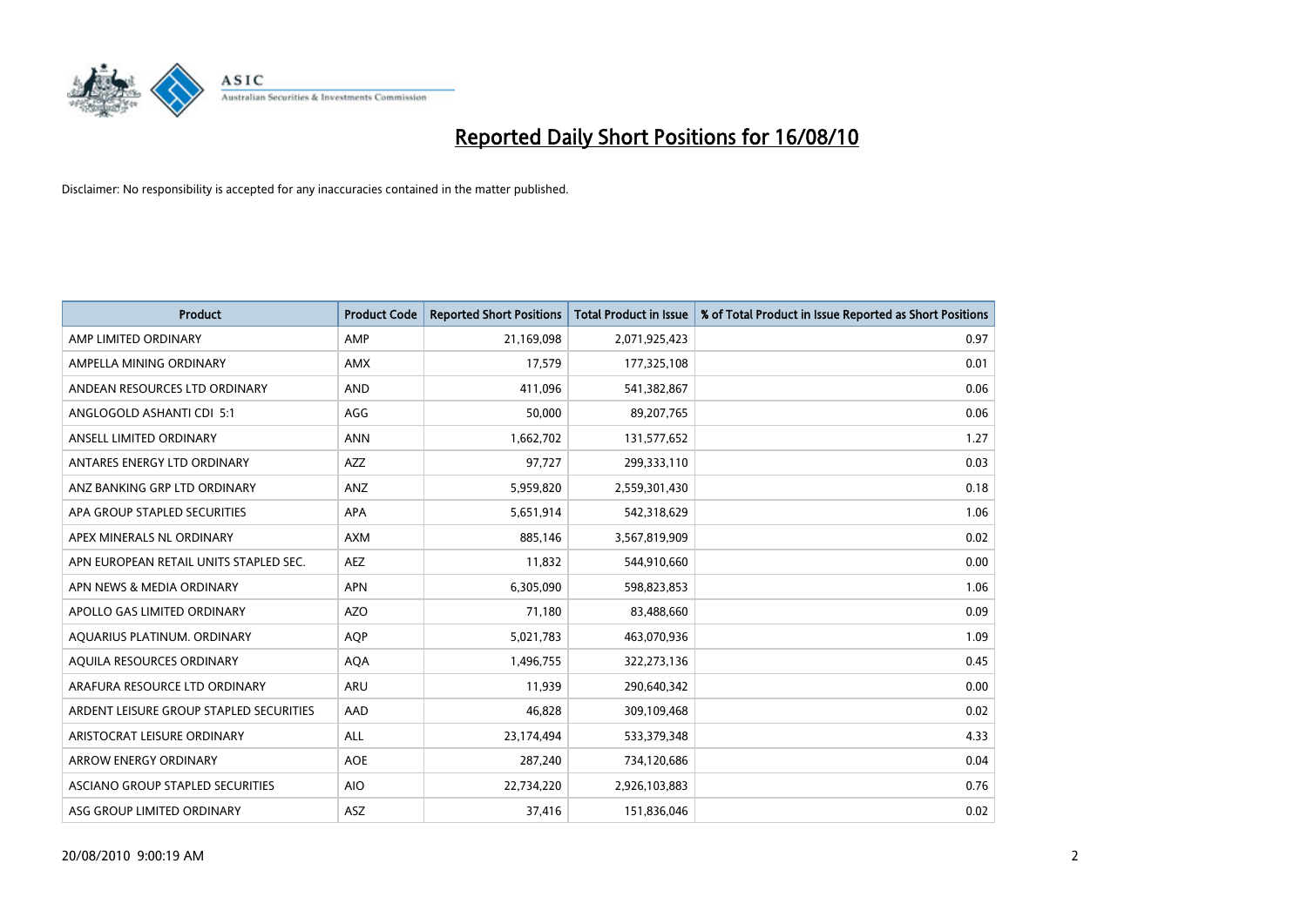

| <b>Product</b>                          | <b>Product Code</b> | <b>Reported Short Positions</b> | Total Product in Issue | % of Total Product in Issue Reported as Short Positions |
|-----------------------------------------|---------------------|---------------------------------|------------------------|---------------------------------------------------------|
| ASPEN GROUP ORD/UNITS STAPLED           | <b>APZ</b>          | 398,791                         | 579,980,076            | 0.06                                                    |
| ASTRO JAP PROP GROUP STAPLED SECURITIES | AJA                 | 55,643                          | 508,212,161            | 0.01                                                    |
| ASX LIMITED ORDINARY                    | <b>ASX</b>          | 3,222,952                       | 173,576,316            | 1.83                                                    |
| ATLAS IRON LIMITED ORDINARY             | <b>AGO</b>          | 10,465,539                      | 473,773,816            | 2.20                                                    |
| AUCKLAND INTERNATION ORDINARY           | <b>AIA</b>          | 38,932                          | 1,310,392,831          | 0.00                                                    |
| AUROX RESOURCES ORDINARY                | AXO                 | $\overline{2}$                  | 196,044,413            | 0.00                                                    |
| <b>AUSDRILL LIMITED ORDINARY</b>        | <b>ASL</b>          | 45,534                          | 254,290,140            | 0.01                                                    |
| AUSENCO LIMITED ORDINARY                | AAX                 | 2,952,625                       | 122,427,576            | 2.42                                                    |
| AUST VINTAGE LTD ORDINARY               | <b>AVG</b>          | 81,295                          | 128,282,317            | 0.06                                                    |
| AUSTAL LIMITED ORDINARY                 | ASB                 | 252,491                         | 188,069,638            | 0.13                                                    |
| <b>AUSTAR UNITED ORDINARY</b>           | <b>AUN</b>          | 11,626,433                      | 1,260,030,198          | 0.93                                                    |
| AUSTBROKERS HOLDINGS ORDINARY           | <b>AUB</b>          | 2                               | 52,736,987             | 0.00                                                    |
| AUSTEREO GROUP LTD. ORDINARY            | <b>AEO</b>          | 176,480                         | 344,798,708            | 0.05                                                    |
| AUSTRALAND PROPERTY STAPLED SECURITY    | <b>ALZ</b>          | 466,313                         | 576,837,197            | 0.08                                                    |
| AUSTRALIAN AGRICULT, ORDINARY           | AAC                 | 4,350,637                       | 264,264,459            | 1.62                                                    |
| AUSTRALIAN EDUCATION UNITS              | <b>AEU</b>          | 625,000                         | 134,973,383            | 0.46                                                    |
| AUSTRALIAN INFRASTR. UNITS/ORDINARY     | <b>AIX</b>          | 557,088                         | 620,733,944            | 0.09                                                    |
| AUSTRALIAN MINES LTD ORDINARY           | <b>AUZ</b>          | 1,400,000                       | 6,981,662,168          | 0.02                                                    |
| AUSTRALIAN PHARM, ORDINARY              | API                 | 600,225                         | 488,115,883            | 0.12                                                    |
| AUTOMOTIVE HOLDINGS ORDINARY            | AHE                 | 7,756                           | 225,731,300            | 0.00                                                    |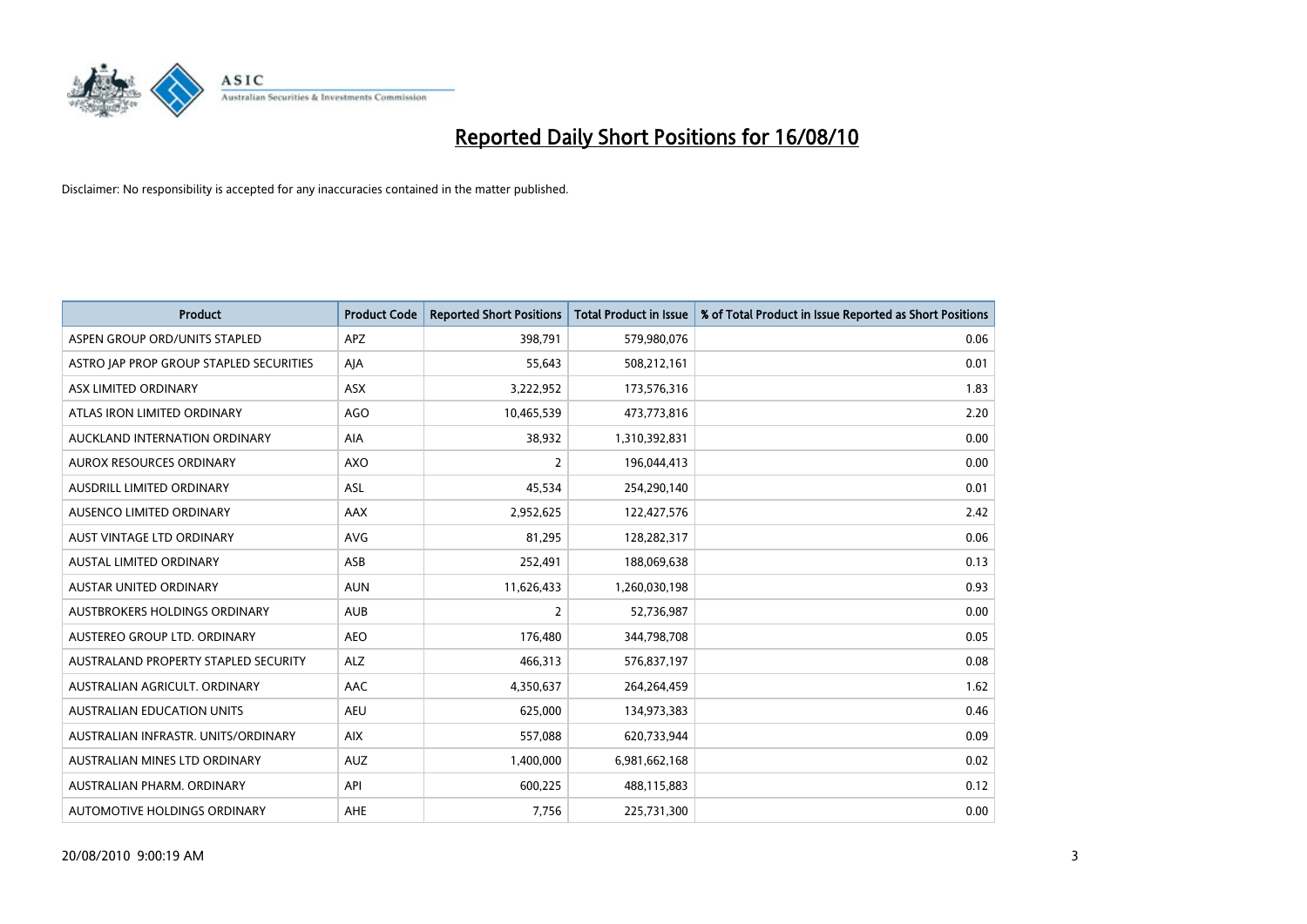

| <b>Product</b>                       | <b>Product Code</b> | <b>Reported Short Positions</b> | <b>Total Product in Issue</b> | % of Total Product in Issue Reported as Short Positions |
|--------------------------------------|---------------------|---------------------------------|-------------------------------|---------------------------------------------------------|
| AVEXA LIMITED ORDINARY               | <b>AVX</b>          | 243,657                         | 847,688,779                   | 0.03                                                    |
| AVOCA RESOURCES ORDINARY             | AVO                 | 13,351,100                      | 290,892,011                   | 4.58                                                    |
| AWB LIMITED ORDINARY                 | AWB                 | 2,220,388                       | 817,304,356                   | 0.27                                                    |
| AWE LIMITED ORDINARY                 | <b>AWE</b>          | 941,132                         | 521,871,941                   | 0.18                                                    |
| AXA ASIA PACIFIC ORDINARY            | <b>AXA</b>          | 639,813                         | 2,067,095,545                 | 0.01                                                    |
| BANK OF QUEENSLAND. ORDINARY         | <b>BOQ</b>          | 347,723                         | 215,681,127                   | 0.16                                                    |
| <b>BANNERMAN RESOURCES ORDINARY</b>  | <b>BMN</b>          | 397,775                         | 201,710,934                   | 0.19                                                    |
| <b>BASS STRAIT OIL CO ORDINARY</b>   | <b>BAS</b>          | 1,482                           | 291,030,250                   | 0.00                                                    |
| <b>BATAVIA MINING ORDINARY</b>       | <b>BTV</b>          | 2,500                           | 153,032,145                   | 0.00                                                    |
| <b>BAUXITE RESOURCE LTD ORDINARY</b> | <b>BAU</b>          | 44,797                          | 234,379,896                   | 0.02                                                    |
| BEACH ENERGY LIMITED ORDINARY        | <b>BPT</b>          | 2,785,505                       | 1,092,548,972                 | 0.25                                                    |
| BENDIGO AND ADELAIDE ORDINARY        | <b>BEN</b>          | 3,642,570                       | 354,487,961                   | 1.01                                                    |
| BENDIGO MINING LTD ORDINARY          | <b>BDG</b>          | 8,372,664                       | 509,712,735                   | 1.64                                                    |
| BERKELEY RESOURCES ORDINARY          | <b>BKY</b>          | 6,273                           | 136,590,319                   | 0.00                                                    |
| <b>BHP BILLITON LIMITED ORDINARY</b> | <b>BHP</b>          | 25,542,048                      | 3,356,081,497                 | 0.73                                                    |
| <b>BILLABONG ORDINARY</b>            | <b>BBG</b>          | 7,305,458                       | 253,122,552                   | 2.88                                                    |
| <b>BIOTA HOLDINGS ORDINARY</b>       | <b>BTA</b>          | 1,784,252                       | 179,244,153                   | 1.00                                                    |
| <b>BISALLOY STEEL ORDINARY</b>       | <b>BIS</b>          | 84,480                          | 216,455,965                   | 0.04                                                    |
| BKI INVESTMENT LTD ORDINARY          | <b>BKI</b>          | 508                             | 418,566,158                   | 0.00                                                    |
| <b>BLACKTHORN RESOURCES ORDINARY</b> | <b>BTR</b>          | 35,848                          | 106,885,300                   | 0.03                                                    |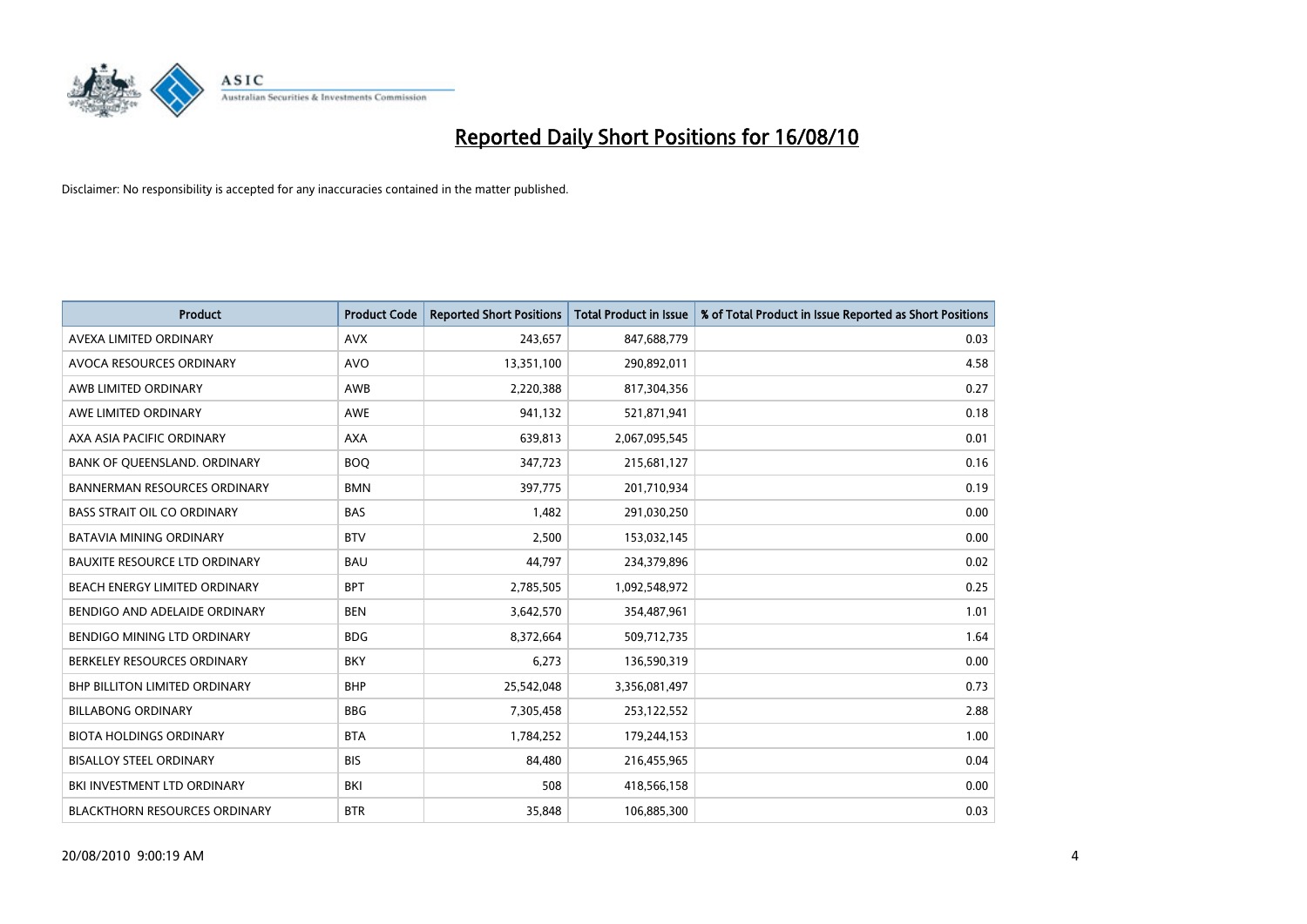

| <b>Product</b>                           | <b>Product Code</b> | <b>Reported Short Positions</b> | Total Product in Issue | % of Total Product in Issue Reported as Short Positions |
|------------------------------------------|---------------------|---------------------------------|------------------------|---------------------------------------------------------|
| <b>BLUESCOPE STEEL LTD ORDINARY</b>      | <b>BSL</b>          | 13,941,183                      | 1,823,322,017          | 0.75                                                    |
| <b>BOART LONGYEAR ORDINARY</b>           | <b>BLY</b>          | 3,628,689                       | 461,163,412            | 0.78                                                    |
| <b>BOOM LOGISTICS ORDINARY</b>           | <b>BOL</b>          | 399,467                         | 460,795,156            | 0.08                                                    |
| BORAL LIMITED. ORDINARY                  | <b>BLD</b>          | 20,744,301                      | 718,853,617            | 2.85                                                    |
| BOTSWANA METALS LTD ORDINARY             | <b>BML</b>          | 7,000                           | 106,087,760            | 0.01                                                    |
| <b>BOW ENERGY LIMITED ORDINARY</b>       | <b>BOW</b>          | 2,613,553                       | 280,607,187            | 0.94                                                    |
| <b>BRADKEN LIMITED ORDINARY</b>          | <b>BKN</b>          | 682.188                         | 138,747,494            | 0.49                                                    |
| <b>BRAMBLES LIMITED ORDINARY</b>         | <b>BXB</b>          | 8,337,932                       | 1,422,234,685          | 0.58                                                    |
| BRAVURA SOLUTIONS ORDINARY               | <b>BVA</b>          | 1,252,779                       | 648,127,461            | 0.19                                                    |
| <b>BREVILLE GROUP LTD ORDINARY</b>       | <b>BRG</b>          | 2.740                           | 129,515,322            | 0.00                                                    |
| <b>BRICKWORKS LIMITED ORDINARY</b>       | <b>BKW</b>          | 17,666                          | 147,235,904            | 0.01                                                    |
| <b>BROCKMAN RESOURCES ORDINARY</b>       | <b>BRM</b>          | 155,359                         | 141,588,151            | 0.11                                                    |
| BT INVESTMENT MNGMNT ORDINARY            | <b>BTT</b>          | 581,442                         | 160,000,000            | 0.36                                                    |
| <b>BUNNINGS WAREHOUSE ORDINARY UNITS</b> | <b>BWP</b>          | 462,711                         | 420,711,773            | 0.12                                                    |
| <b>BURU ENERGY ORDINARY</b>              | <b>BRU</b>          | 171,612                         | 182,769,813            | 0.09                                                    |
| CABCHARGE AUSTRALIA ORDINARY             | CAB                 | 1,492,639                       | 120,437,014            | 1.24                                                    |
| <b>CALTEX AUSTRALIA ORDINARY</b>         | <b>CTX</b>          | 7,539,607                       | 270,000,000            | 2.82                                                    |
| CAMPBELL BROTHERS ORDINARY               | <b>CPB</b>          | 412,003                         | 63,517,495             | 0.66                                                    |
| CAPE LAMBERT RES LTD ORDINARY            | <b>CFE</b>          | 316,570                         | 593,166,467            | 0.05                                                    |
| <b>CARBON ENERGY ORDINARY</b>            | <b>CNX</b>          | 569,524                         | 609.497.650            | 0.09                                                    |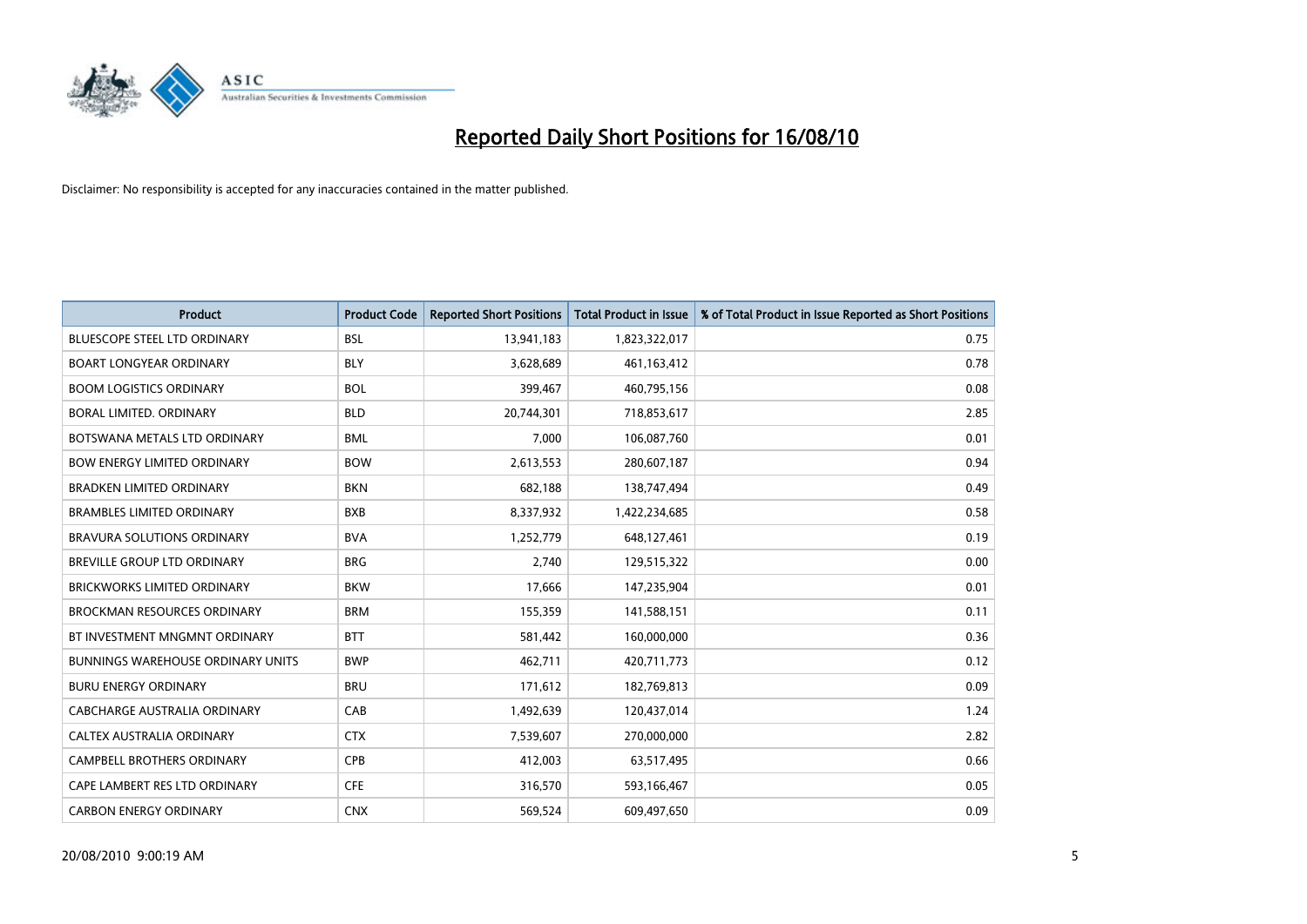

| <b>Product</b>                                | <b>Product Code</b> | <b>Reported Short Positions</b> | <b>Total Product in Issue</b> | % of Total Product in Issue Reported as Short Positions |
|-----------------------------------------------|---------------------|---------------------------------|-------------------------------|---------------------------------------------------------|
| <b>CARDNO LIMITED ORDINARY</b>                | CDD                 | 13,176                          | 105,599,600                   | 0.01                                                    |
| CARNARVON PETROLEUM ORDINARY                  | <b>CVN</b>          | 996,873                         | 686,759,634                   | 0.14                                                    |
| <b>CARNEGIE WAVE ENERGY ORDINARY</b>          | <b>CWE</b>          | 83,000                          | 565,237,627                   | 0.01                                                    |
| CARPATHIAN RESOURCES ORDINARY                 | <b>CPN</b>          | 75,000                          | 265,533,501                   | 0.03                                                    |
| CARPENTARIA EXP. LTD ORDINARY                 | CAP                 | 9,777                           | 93,821,301                    | 0.01                                                    |
| CARSALES.COM LTD ORDINARY                     | <b>CRZ</b>          | 1,057,903                       | 232,490,800                   | 0.45                                                    |
| CASH CONVERTERS ORD/DIV ACCESS                | CCV                 | 30,519                          | 379,761,025                   | 0.00                                                    |
| <b>CASPIAN OIL &amp; GAS ORDINARY</b>         | <b>CIG</b>          | 50.000                          | 1,331,500,513                 | 0.00                                                    |
| CATALPA RESOURCES ORDINARY                    | CAH                 | 81,954                          | 162,749,311                   | 0.05                                                    |
| <b>CEC GROUP LIMITED ORDINARY</b>             | <b>CEG</b>          | 1,750                           | 79,662,662                    | 0.00                                                    |
| <b>CELLNET GROUP ORDINARY</b>                 | <b>CLT</b>          | 1,342                           | 73,135,185                    | 0.00                                                    |
| <b>CENTENNIAL COAL ORDINARY</b>               | <b>CEY</b>          | 4,631,295                       | 395,028,737                   | 1.18                                                    |
| CENTRAL PETROLEUM ORDINARY                    | <b>CTP</b>          | 11,455                          | 907,291,115                   | 0.00                                                    |
| <b>CENTRO PROPERTIES UNITS/ORD STAPLED</b>    | <b>CNP</b>          | 323,831                         | 972,414,514                   | 0.03                                                    |
| <b>CENTRO RETAIL GROUP STAPLED SECURITIES</b> | <b>CER</b>          | 749,081                         | 2,286,399,424                 | 0.03                                                    |
| <b>CERAMIC FUEL CELLS ORDINARY</b>            | <b>CFU</b>          | 632,039                         | 1,029,873,280                 | 0.07                                                    |
| CFS RETAIL PROPERTY UNITS                     | <b>CFX</b>          | 67,450,308                      | 2,510,727,671                 | 2.67                                                    |
| <b>CHALLENGER DIV.PRO. STAPLED UNITS</b>      | <b>CDI</b>          | 151,275                         | 913,426,007                   | 0.01                                                    |
| <b>CHALLENGER F.S.G.LTD ORDINARY</b>          | <b>CGF</b>          | 11,753,429                      | 499,473,232                   | 2.35                                                    |
| CHALLENGER INFRAST. STAPLED UNITS             | <b>CIF</b>          | 8,420                           | 317,867,768                   | 0.00                                                    |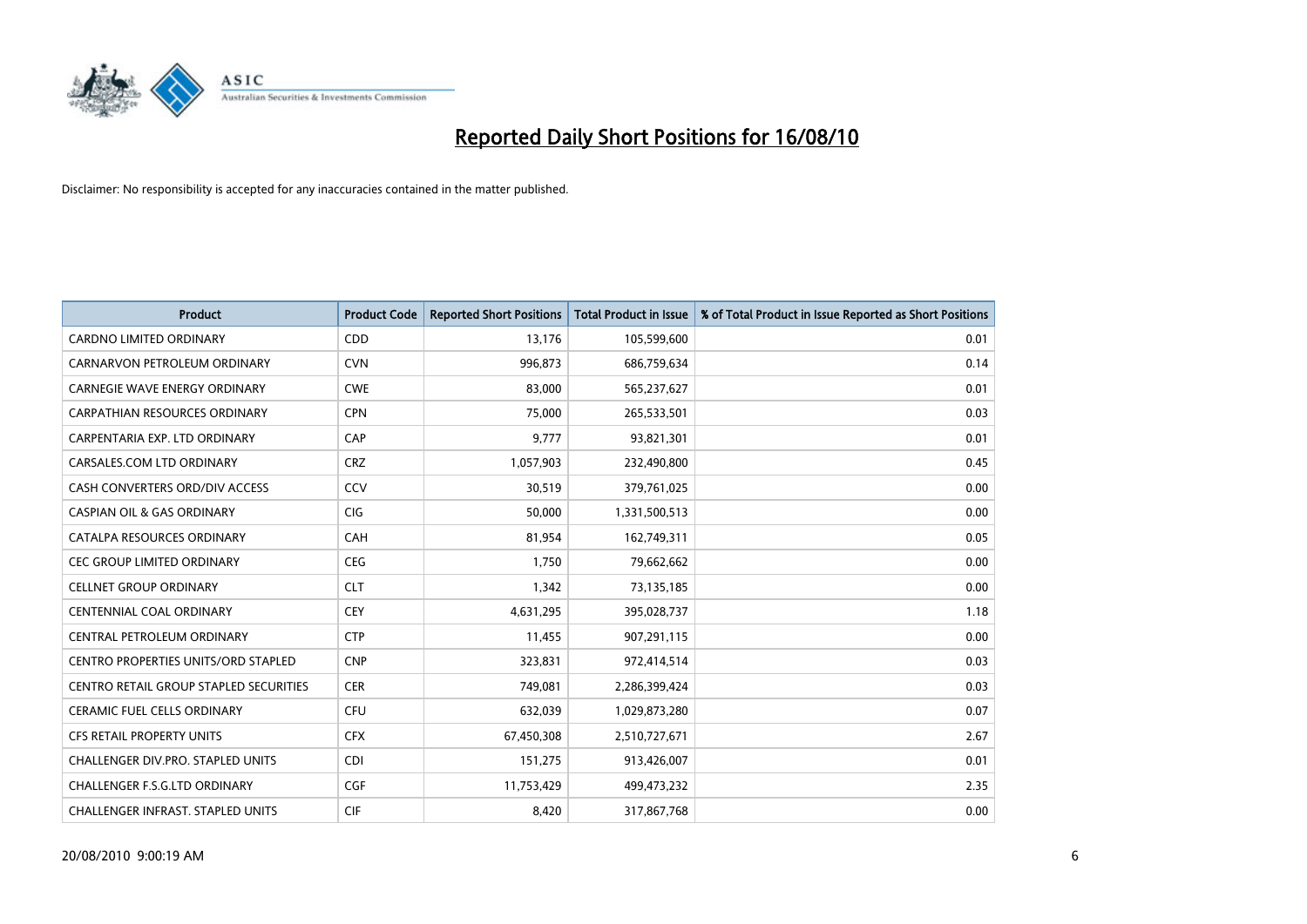

| <b>Product</b>                          | <b>Product Code</b> | <b>Reported Short Positions</b> | Total Product in Issue | % of Total Product in Issue Reported as Short Positions |
|-----------------------------------------|---------------------|---------------------------------|------------------------|---------------------------------------------------------|
| <b>CHANDLER MACLEOD LTD ORDINARY</b>    | <b>CMG</b>          | 11,970                          | 421,812,960            | 0.00                                                    |
| CHARTER HALL GROUP STAPLED US PROHIBIT. | <b>CHC</b>          | 981,299                         | 1,212,723,832          | 0.08                                                    |
| <b>CHARTER HALL OFFICE UNIT</b>         | CQO                 | 1,457,930                       | 4,872,354,215          | 0.02                                                    |
| <b>CHARTER HALL RETAIL UNITS</b>        | <b>COR</b>          | 3,018,117                       | 1,505,216,260          | 0.20                                                    |
| CHEMGENEX PHARMACEUT ORDINARY           | <b>CXS</b>          | 221,509                         | 283,348,870            | 0.08                                                    |
| CITADEL RESOURCE GRP ORDINARY           | CGG                 | 2,330,751                       | 2,367,091,408          | 0.09                                                    |
| CITIGOLD CORP LTD ORDINARY              | <b>CTO</b>          | 2,118,686                       | 928,565,634            | 0.23                                                    |
| CLINUVEL PHARMACEUT, ORDINARY           | <b>CUV</b>          | 41,277                          | 303,423,665            | 0.01                                                    |
| <b>CLOUGH LIMITED ORDINARY</b>          | <b>CLO</b>          | 531,487                         | 768,776,269            | 0.06                                                    |
| <b>COAL &amp; ALLIED ORDINARY</b>       | <b>CNA</b>          | 2.173                           | 86,584,735             | 0.00                                                    |
| COAL OF AFRICA LTD ORDINARY             | <b>CZA</b>          | 422,297                         | 530,514,663            | 0.09                                                    |
| COCA-COLA AMATIL ORDINARY               | <b>CCL</b>          | 2,674,748                       | 754,602,169            | 0.35                                                    |
| <b>COCHLEAR LIMITED ORDINARY</b>        | <b>COH</b>          | 641.922                         | 56,543,401             | 1.12                                                    |
| <b>COCKATOO COAL ORDINARY</b>           | <b>COK</b>          | 557.805                         | 602,507,380            | 0.09                                                    |
| COEUR D'ALENE MINES. CDI 1:1            | <b>CXC</b>          | 1,000                           | 4,434,254              | 0.02                                                    |
| <b>COFFEY INTERNATIONAL ORDINARY</b>    | <b>COF</b>          | 14,585                          | 129,035,760            | 0.01                                                    |
| COMMONWEALTH BANK, ORDINARY             | <b>CBA</b>          | 15,263,238                      | 1,548,792,874          | 0.93                                                    |
| <b>COMMONWEALTH PROP ORDINARY UNITS</b> | <b>CPA</b>          | 27,245,553                      | 2,012,803,230          | 1.35                                                    |
| <b>COMPASS RESOURCES ORDINARY</b>       | <b>CMR</b>          | 101,480                         | 147,402,920            | 0.07                                                    |
| <b>COMPUTERSHARE LTD ORDINARY</b>       | <b>CPU</b>          | 2.391.543                       | 555,664,059            | 0.43                                                    |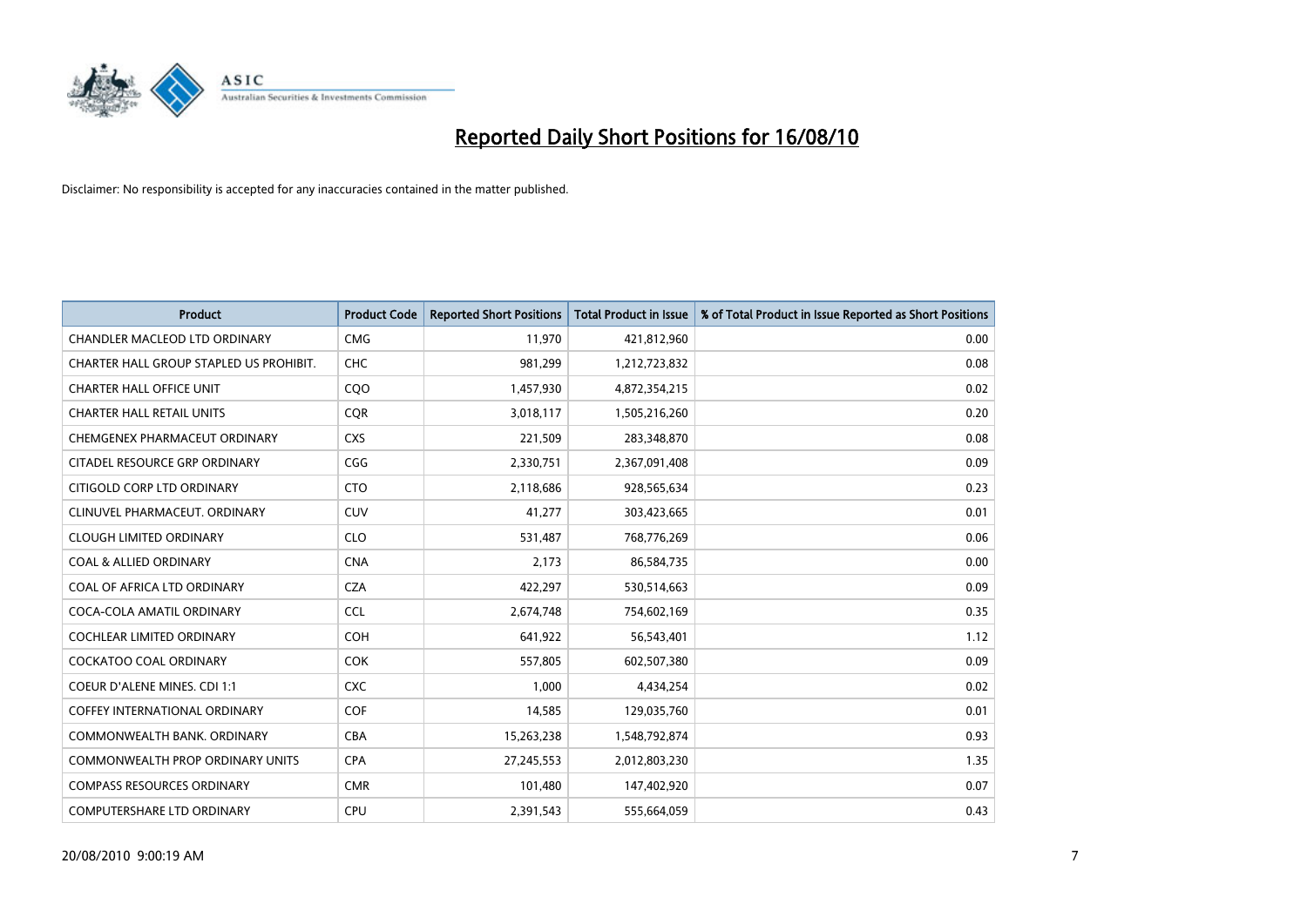

| <b>Product</b>                           | <b>Product Code</b> | <b>Reported Short Positions</b> | Total Product in Issue | % of Total Product in Issue Reported as Short Positions |
|------------------------------------------|---------------------|---------------------------------|------------------------|---------------------------------------------------------|
| <b>CONNECTEAST GROUP STAPLED</b>         | <b>CEU</b>          | 28,800,616                      | 3,940,145,951          | 0.73                                                    |
| CONQUEST MINING ORDINARY                 | COT                 | 2,287,968                       | 353,151,103            | 0.64                                                    |
| CONSOLIDATED MEDIA, ORDINARY             | <b>CMJ</b>          | 4,701,393                       | 596,758,471            | 0.79                                                    |
| CONTANGO MICROCAP ORDINARY               | <b>CTN</b>          | 7,500                           | 150,088,688            | 0.00                                                    |
| <b>COOPER ENERGY LTD ORDINARY</b>        | <b>COE</b>          | 14.860                          | 292,576,001            | 0.01                                                    |
| <b>COPPER STRIKE LTD ORDINARY</b>        | <b>CSE</b>          | 714                             | 116,455,571            | 0.00                                                    |
| <b>CORPORATE EXPRESS ORDINARY</b>        | <b>CXP</b>          | 148                             | 169,366,966            | 0.00                                                    |
| <b>COUNT FINANCIAL ORDINARY</b>          | COU                 | 1,460,716                       | 258,835,269            | 0.56                                                    |
| CRANE GROUP LIMITED ORDINARY             | <b>CRG</b>          | 3,861,511                       | 78,286,427             | 4.92                                                    |
| <b>CROMWELL GROUP STAPLED SECURITIES</b> | <b>CMW</b>          | 121.157                         | 879,834,934            | 0.01                                                    |
| <b>CROWN LIMITED ORDINARY</b>            | <b>CWN</b>          | 5,520,494                       | 753,555,290            | 0.72                                                    |
| <b>CSG LIMITED ORDINARY</b>              | CSV                 | 79,988                          | 242,829,695            | 0.03                                                    |
| <b>CSL LIMITED ORDINARY</b>              | <b>CSL</b>          | 12,645,800                      | 549,694,167            | 2.28                                                    |
| <b>CSR LIMITED ORDINARY</b>              | <b>CSR</b>          | 7,169,761                       | 1,514,920,814          | 0.47                                                    |
| <b>CUDECO LIMITED ORDINARY</b>           | CDU                 | 705,114                         | 136,065,740            | 0.51                                                    |
| <b>CUSTOMERS LIMITED ORDINARY</b>        | <b>CUS</b>          | 72,891                          | 135,521,531            | 0.05                                                    |
| DART ENERGY LTD ORDINARY                 | <b>DTE</b>          | 1,134,155                       | 419,748,184            | 0.27                                                    |
| DAVID JONES LIMITED ORDINARY             | <b>DJS</b>          | 18,349,778                      | 510,945,759            | 3.57                                                    |
| DECMIL GROUP LIMITED ORDINARY            | <b>DCG</b>          | 17,397                          | 123,754,568            | 0.01                                                    |
| DEEP YELLOW LIMITED ORDINARY             | <b>DYL</b>          | 44.018                          | 1,125,814,458          | 0.00                                                    |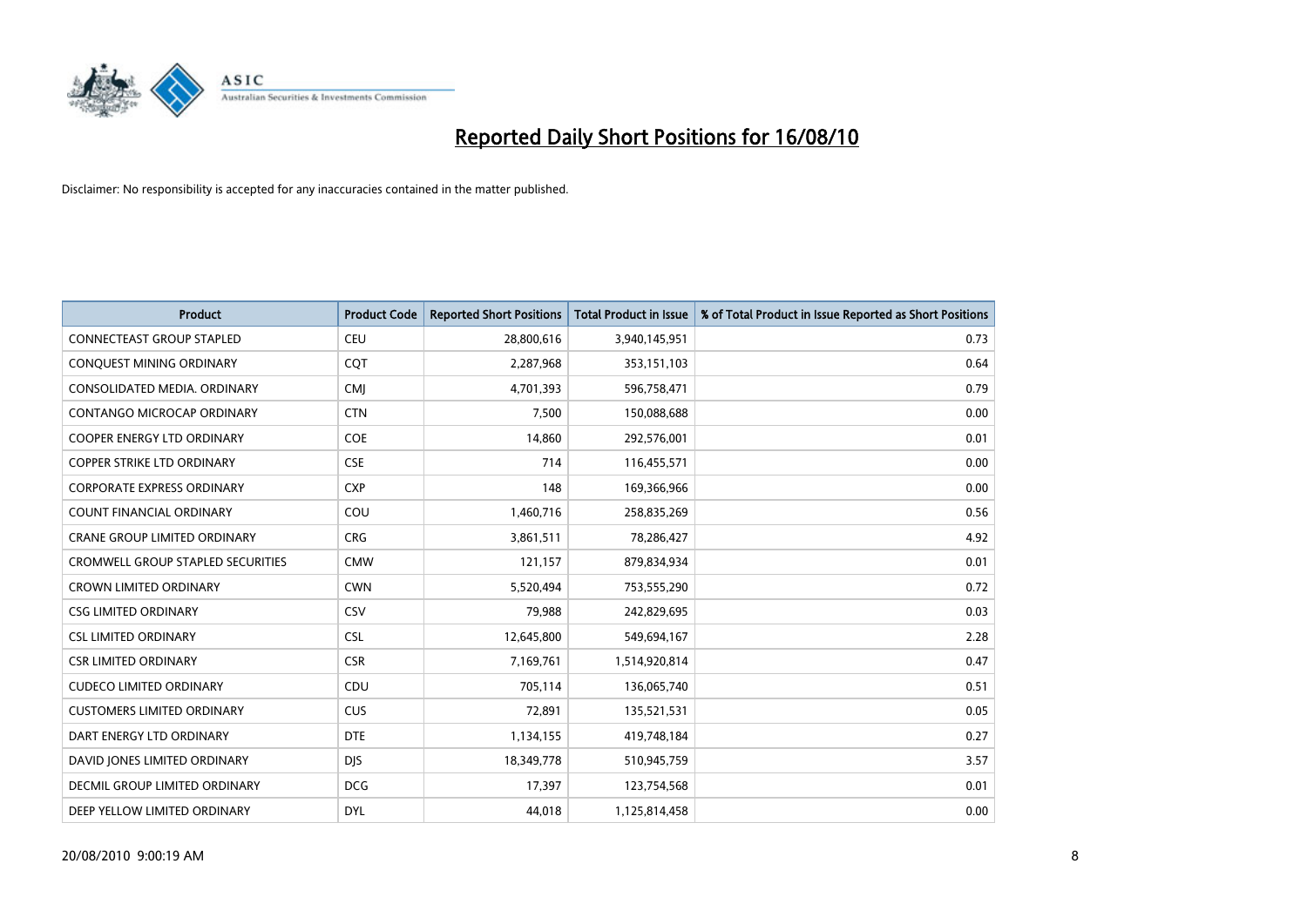

| <b>Product</b>                            | <b>Product Code</b> | <b>Reported Short Positions</b> | <b>Total Product in Issue</b> | % of Total Product in Issue Reported as Short Positions |
|-------------------------------------------|---------------------|---------------------------------|-------------------------------|---------------------------------------------------------|
| DEVINE LIMITED ORDINARY                   | <b>DVN</b>          | 1,000                           | 634,918,223                   | 0.00                                                    |
| DEXUS PROPERTY GROUP STAPLED UNITS        | <b>DXS</b>          | 16,488,243                      | 4,820,821,799                 | 0.34                                                    |
| DISCOVERY METALS LTD ORDINARY             | <b>DML</b>          | 6,249                           | 302,202,585                   | 0.00                                                    |
| DOMINION MINING ORDINARY                  | <b>DOM</b>          | 389,715                         | 103,327,059                   | 0.38                                                    |
| DOMINO PIZZA ENTERPR ORDINARY             | <b>DMP</b>          | $\overline{2}$                  | 68,280,174                    | 0.00                                                    |
| DOWNER EDI LIMITED ORDINARY               | <b>DOW</b>          | 2,065,247                       | 336,582,351                   | 0.62                                                    |
| DUET GROUP STAPLED US PROHIBIT.           | <b>DUE</b>          | 674,671                         | 870,559,400                   | 0.07                                                    |
| DULUXGROUP LIMITED ORDINARY               | <b>DLX</b>          | 693,729                         | 366,038,208                   | 0.18                                                    |
| EASTERN STAR GAS ORDINARY                 | ESG                 | 10,555,574                      | 872,224,422                   | 1.19                                                    |
| EDT RETAIL TRUST UNITS                    | <b>EDT</b>          | 99,457                          | 4,700,290,868                 | 0.00                                                    |
| <b>ELDERS LIMITED ORDINARY</b>            | <b>ELD</b>          | 11,438,988                      | 448,598,480                   | 2.55                                                    |
| ELDORADO GOLD CORP CDI 1:1                | EAU                 | 53,819                          | 22,388,646                    | 0.24                                                    |
| ELIXIR PETROLEUM LTD ORDINARY             | <b>EXR</b>          | 324,400                         | 188,988,472                   | 0.17                                                    |
| <b>EMECO HOLDINGS ORDINARY</b>            | <b>EHL</b>          | 2,149,417                       | 631,237,586                   | 0.35                                                    |
| <b>ENERGY RESOURCES ORDINARY 'A'</b>      | <b>ERA</b>          | 287,570                         | 190,737,934                   | 0.14                                                    |
| <b>ENERGY WORLD CORPOR. ORDINARY</b>      | <b>EWC</b>          | 6,561,550                       | 1,561,166,672                 | 0.40                                                    |
| <b>ENTEK ENERGY LTD ORDINARY</b>          | ETE                 | 489,903                         | 225,192,535                   | 0.22                                                    |
| <b>ENTELLECT SOLUTIONS ORDINARY</b>       | <b>ESN</b>          | 464,050                         | 1,740,334,200                 | 0.03                                                    |
| <b>ENVESTRA LIMITED ORDINARY</b>          | <b>ENV</b>          | 434,168                         | 1,386,827,962                 | 0.02                                                    |
| EQUINOX MINERALS LTD CHESS DEPOSITARY INT | <b>EON</b>          | 8,941,889                       | 707,734,878                   | 1.26                                                    |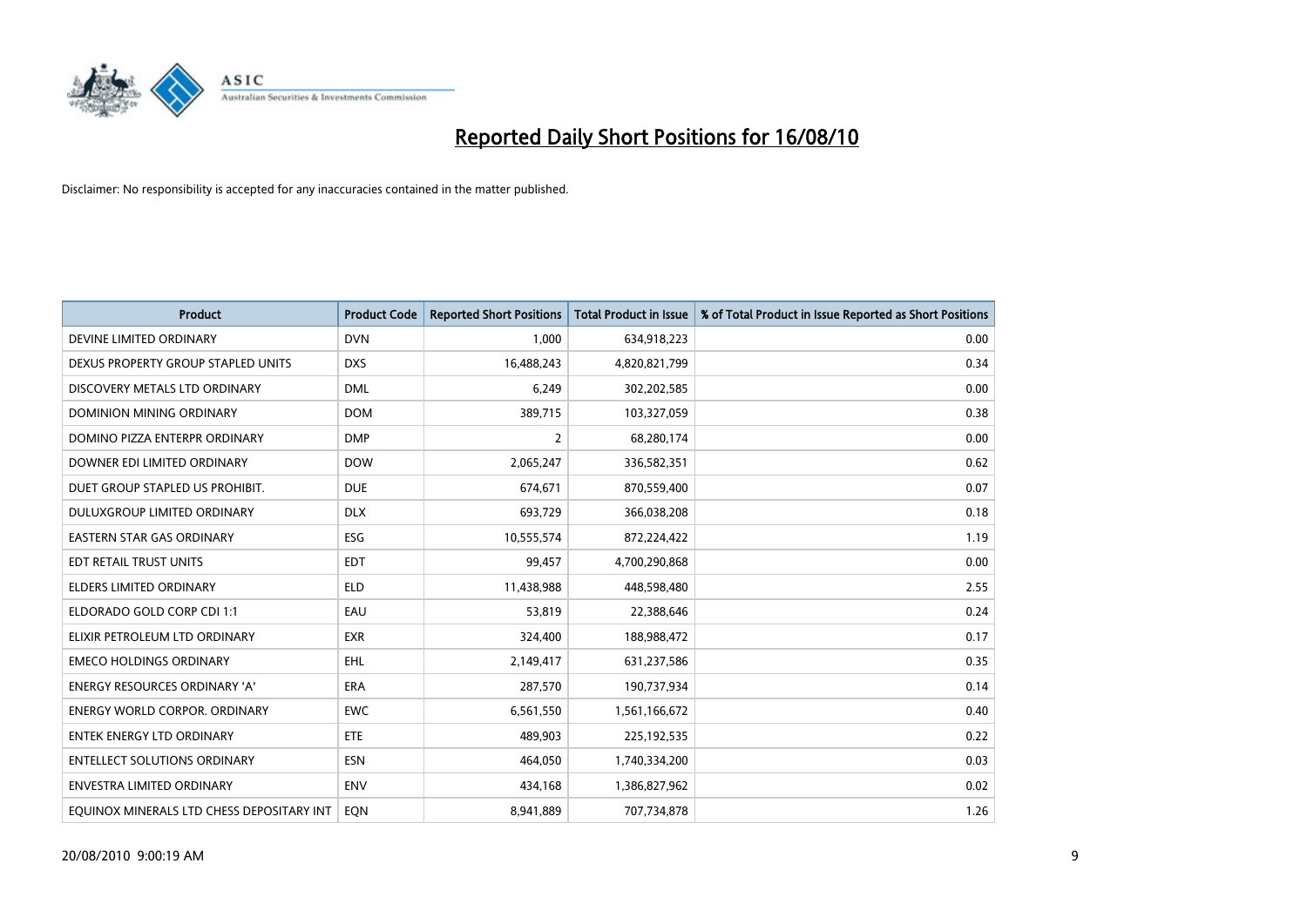

| <b>Product</b>                        | <b>Product Code</b> | <b>Reported Short Positions</b> | <b>Total Product in Issue</b> | % of Total Product in Issue Reported as Short Positions |
|---------------------------------------|---------------------|---------------------------------|-------------------------------|---------------------------------------------------------|
| ETFS METALS. ETFS GOLD                | GOLD                | 50.000                          | 4,713,502                     | 1.06                                                    |
| EVEREST FINANCIAL ORDINARY            | <b>EFG</b>          | 4,300                           | 251,442,316                   | 0.00                                                    |
| <b>EXTRACT RESOURCES ORDINARY</b>     | <b>EXT</b>          | 1,736,551                       | 243,252,298                   | 0.70                                                    |
| FAIRFAX MEDIA LTD ORDINARY            | <b>FXJ</b>          | 285,641,179                     | 2,351,955,725                 | 12.13                                                   |
| <b>FANTASTIC HOLDINGS ORDINARY</b>    | <b>FAN</b>          | 3,295                           | 102,669,351                   | 0.00                                                    |
| FERRAUS LIMITED ORDINARY              | <b>FRS</b>          | 370                             | 202,695,137                   | 0.00                                                    |
| FISHER & PAYKEL APP. ORDINARY         | <b>FPA</b>          | 9,402,751                       | 724,235,162                   | 1.30                                                    |
| FISHER & PAYKEL H. ORDINARY           | <b>FPH</b>          | 1,474,047                       | 517,418,502                   | 0.29                                                    |
| FKP PROPERTY GROUP STAPLED SECURITIES | <b>FKP</b>          | 5,463,424                       | 1,166,821,398                 | 0.46                                                    |
| FLEETWOOD CORP ORDINARY               | <b>FWD</b>          | 94,154                          | 53,967,182                    | 0.18                                                    |
| FLETCHER BUILDING ORDINARY            | <b>FBU</b>          | 407,035                         | 606,946,993                   | 0.06                                                    |
| FLEXIGROUP LIMITED ORDINARY           | <b>FXL</b>          | 50,997                          | 270,818,164                   | 0.02                                                    |
| <b>FLIGHT CENTRE ORDINARY</b>         | <b>FLT</b>          | 2,531,506                       | 99,782,560                    | 2.53                                                    |
| FLINDERS MINES LTD ORDINARY           | <b>FMS</b>          | 20,752,618                      | 1,820,149,571                 | 1.15                                                    |
| <b>FOCUS MINERALS LTD ORDINARY</b>    | <b>FML</b>          | 2,000                           | 2,865,543,210                 | 0.00                                                    |
| FORTE ENERGY NL ORDINARY              | <b>FTE</b>          | 2,658,986                       | 580,658,031                   | 0.46                                                    |
| FORTESCUE METALS GRP ORDINARY         | <b>FMG</b>          | 33,071,601                      | 3,107,422,464                 | 1.03                                                    |
| <b>FOSTER'S GROUP ORDINARY</b>        | <b>FGL</b>          | 8,634,333                       | 1,930,432,682                 | 0.42                                                    |
| FTD CORPORATION ORDINARY              | <b>FTD</b>          | 8,088                           | 100,421,069                   | 0.01                                                    |
| FUNTASTIC LIMITED ORDINARY            | <b>FUN</b>          | 322,528                         | 340,997,682                   | 0.09                                                    |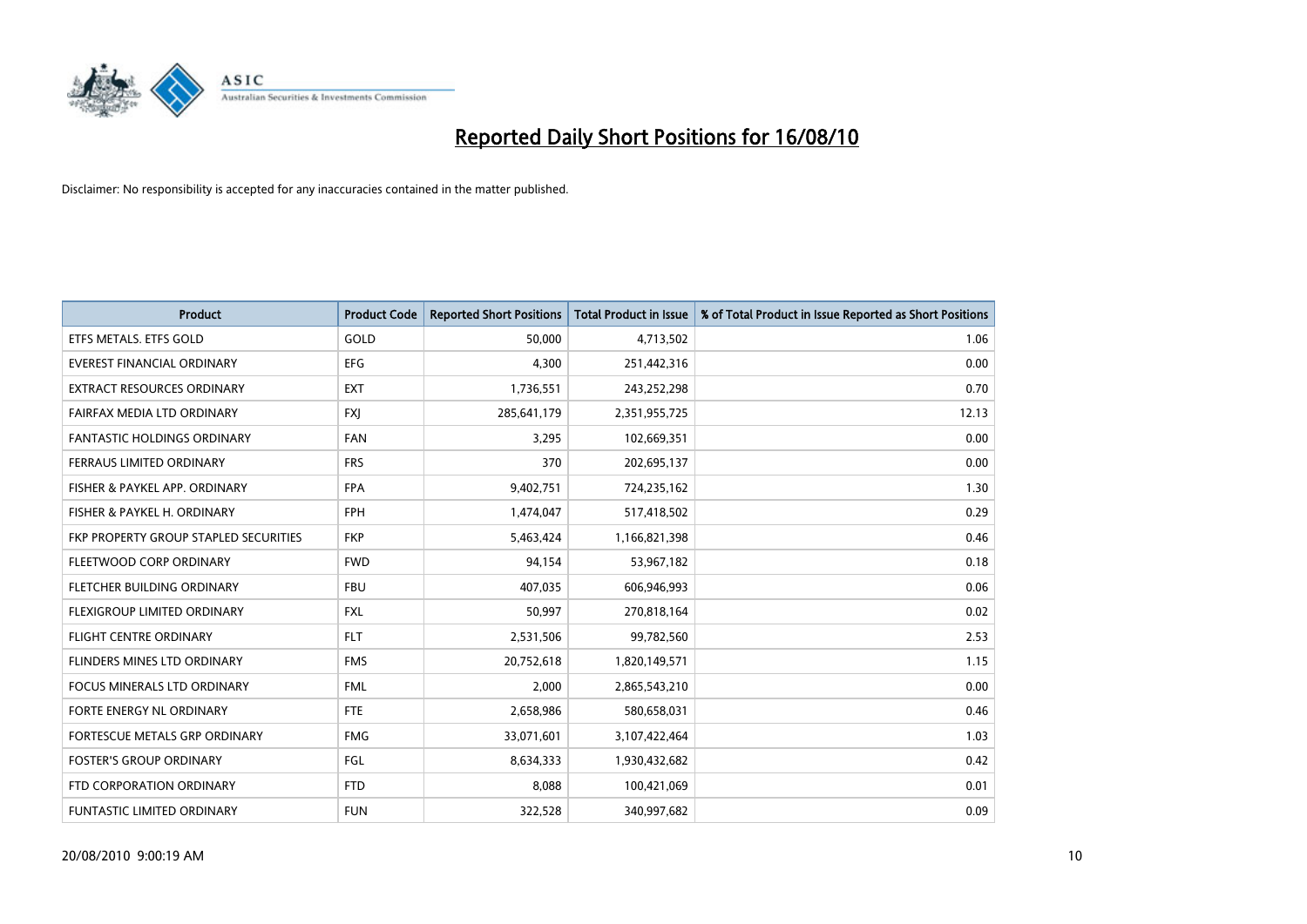

| <b>Product</b>                                   | <b>Product Code</b> | <b>Reported Short Positions</b> | <b>Total Product in Issue</b> | % of Total Product in Issue Reported as Short Positions |
|--------------------------------------------------|---------------------|---------------------------------|-------------------------------|---------------------------------------------------------|
| <b>G.U.D. HOLDINGS ORDINARY</b>                  | GUD                 | 193,012                         | 67,703,709                    | 0.28                                                    |
| <b>GALAXY RESOURCES ORDINARY</b>                 | <b>GXY</b>          | 15,529                          | 190,553,358                   | 0.00                                                    |
| <b>GEODYNAMICS LIMITED ORDINARY</b>              | GDY                 | 409,100                         | 292,840,219                   | 0.14                                                    |
| <b>GINDALBIE METALS LTD ORDINARY</b>             | <b>GBG</b>          | 7,900,985                       | 849,478,099                   | 0.93                                                    |
| <b>GIRALIA RESOURCES NL ORDINARY</b>             | <b>GIR</b>          | 290,910                         | 178,325,170                   | 0.15                                                    |
| <b>GLOBAL MINING ORDINARY</b>                    | <b>GMI</b>          | 8,951                           | 194,749,220                   | 0.00                                                    |
| <b>GLOUCESTER COAL ORDINARY</b>                  | GCL                 | 258,592                         | 81,962,133                    | 0.32                                                    |
| <b>GME RESOURCES LTD ORDINARY</b>                | <b>GME</b>          | 800                             | 302,352,750                   | 0.00                                                    |
| <b>GOLDEN GATE PETROL ORDINARY</b>               | GGP                 | 11,538                          | 975,826,623                   | 0.00                                                    |
| <b>GOLDEN WEST RESOURCE ORDINARY</b>             | <b>GWR</b>          | 1,617                           | 164,606,127                   | 0.00                                                    |
| <b>GOODMAN FIELDER. ORDINARY</b>                 | <b>GFF</b>          | 3,458,276                       | 1,380,386,438                 | 0.27                                                    |
| <b>GOODMAN GROUP STAPLED US PROHIBIT.</b>        | <b>GMG</b>          | 8,163,863                       | 6,369,751,394                 | 0.13                                                    |
| <b>GPT GROUP STAPLED SEC.</b>                    | GPT                 | 11,038,808                      | 1,855,529,431                 | 0.59                                                    |
| <b>GRAINCORP LIMITED A CLASS ORDINARY</b>        | <b>GNC</b>          | 1,909,117                       | 198,318,900                   | 0.96                                                    |
| <b>GRANGE RESOURCES, ORDINARY</b>                | GRR                 | 1,478,730                       | 1,152,077,403                 | 0.13                                                    |
| <b>GREAT SOUTHERN LTD ORDINARY</b>               | <b>GTP</b>          | 4,908,484                       | 643,234,118                   | 0.76                                                    |
| <b>GREENLAND MIN EN LTD ORDINARY</b>             | GGG                 | 42,900                          | 249,905,308                   | 0.02                                                    |
| <b>GRYPHON MINERALS LTD ORDINARY</b>             | GRY                 | 185,111                         | 233,223,308                   | 0.08                                                    |
| <b>GUINNESS PEAT GROUP. CHESS DEPOSITARY INT</b> | GPG                 | 55                              | 305,559,089                   | 0.00                                                    |
| <b>GUNNS LIMITED ORDINARY</b>                    | <b>GNS</b>          | 11,766,729                      | 806,734,892                   | 1.45                                                    |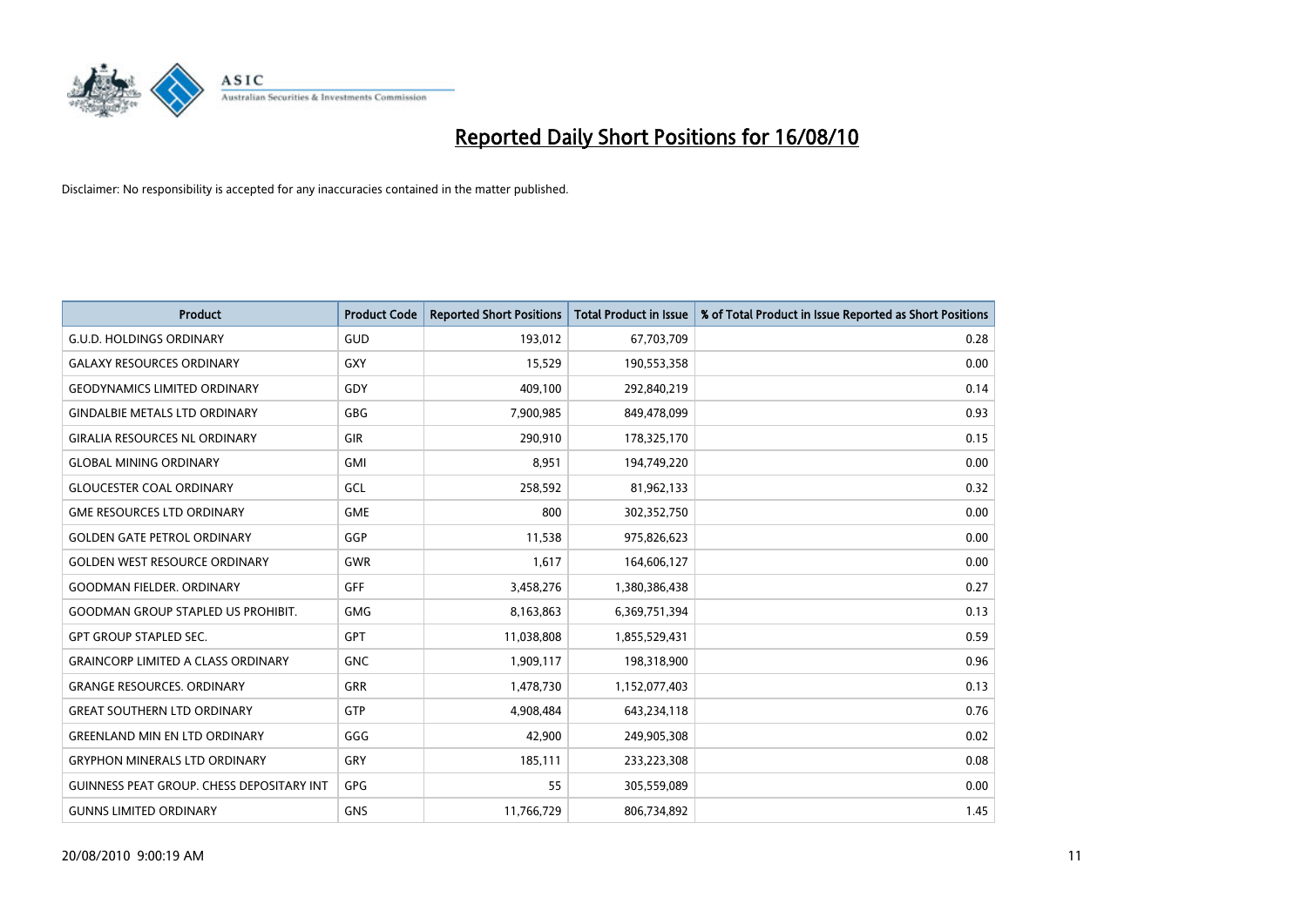

| <b>Product</b>                        | <b>Product Code</b> | <b>Reported Short Positions</b> | <b>Total Product in Issue</b> | % of Total Product in Issue Reported as Short Positions |
|---------------------------------------|---------------------|---------------------------------|-------------------------------|---------------------------------------------------------|
| <b>GWA INTERNATIONAL ORDINARY</b>     | <b>GWT</b>          | 3,901,927                       | 301,102,514                   | 1.29                                                    |
| HARVEY NORMAN ORDINARY                | <b>HVN</b>          | 31,935,240                      | 1,062,316,784                 | 2.99                                                    |
| HASTIE GROUP LIMITED ORDINARY         | <b>HST</b>          | 148,729                         | 239,716,924                   | 0.06                                                    |
| HASTINGS DIVERSIFIED STAPLED SECURITY | <b>HDF</b>          | 158,881                         | 513,336,482                   | 0.02                                                    |
| HEALTHSCOPE LIMITED ORDINARY          | <b>HSP</b>          | 1,427,180                       | 317,335,186                   | 0.44                                                    |
| <b>HEARTWARE INT INC CDI 35:1</b>     | <b>HIN</b>          | 272,008                         | 72,583,000                    | 0.37                                                    |
| <b>HENDERSON GROUP CDI 1:1</b>        | <b>HGG</b>          | 6,155,131                       | 566,751,863                   | 1.09                                                    |
| HFA HOLDINGS LIMITED ORDINARY         | <b>HFA</b>          | 1,824,112                       | 469,330,170                   | 0.38                                                    |
| HIGHLANDS PACIFIC ORDINARY            | <b>HIG</b>          | 2,382,826                       | 669,062,148                   | 0.36                                                    |
| HILLGROVE RES LTD ORDINARY            | <b>HGO</b>          | 113,034                         | 482,553,890                   | 0.02                                                    |
| HILLS INDUSTRIES LTD ORDINARY         | <b>HIL</b>          | 3,041,185                       | 248,219,660                   | 1.23                                                    |
| HORIZON OIL LIMITED ORDINARY          | <b>HZN</b>          | 2,698,229                       | 1,126,621,515                 | 0.23                                                    |
| HUNNU COAL LIMITED ORDINARY           | <b>HUN</b>          | 3.818                           | 109,600,002                   | 0.00                                                    |
| <b>ICON ENERGY LIMITED ORDINARY</b>   | <b>ICN</b>          | 336,147                         | 439,801,394                   | 0.09                                                    |
| <b>IINET LIMITED ORDINARY</b>         | IIIN                | 1,094,448                       | 151,898,119                   | 0.72                                                    |
| <b>ILUKA RESOURCES ORDINARY</b>       | <b>ILU</b>          | 8,377,765                       | 418,700,517                   | 2.01                                                    |
| IMF (AUSTRALIA) LTD ORDINARY          | <b>IMF</b>          | 380,435                         | 122,496,819                   | 0.31                                                    |
| IMX RESOURCES LTD ORDINARY            | <b>IXR</b>          | 20,000                          | 260,252,803                   | 0.01                                                    |
| <b>INCITEC PIVOT ORDINARY</b>         | IPL                 | 8,691,947                       | 1,628,730,107                 | 0.54                                                    |
| <b>INDAGO RESOURCES LTD ORDINARY</b>  | <b>IDG</b>          | 8,179                           | 99,500,192                    | 0.01                                                    |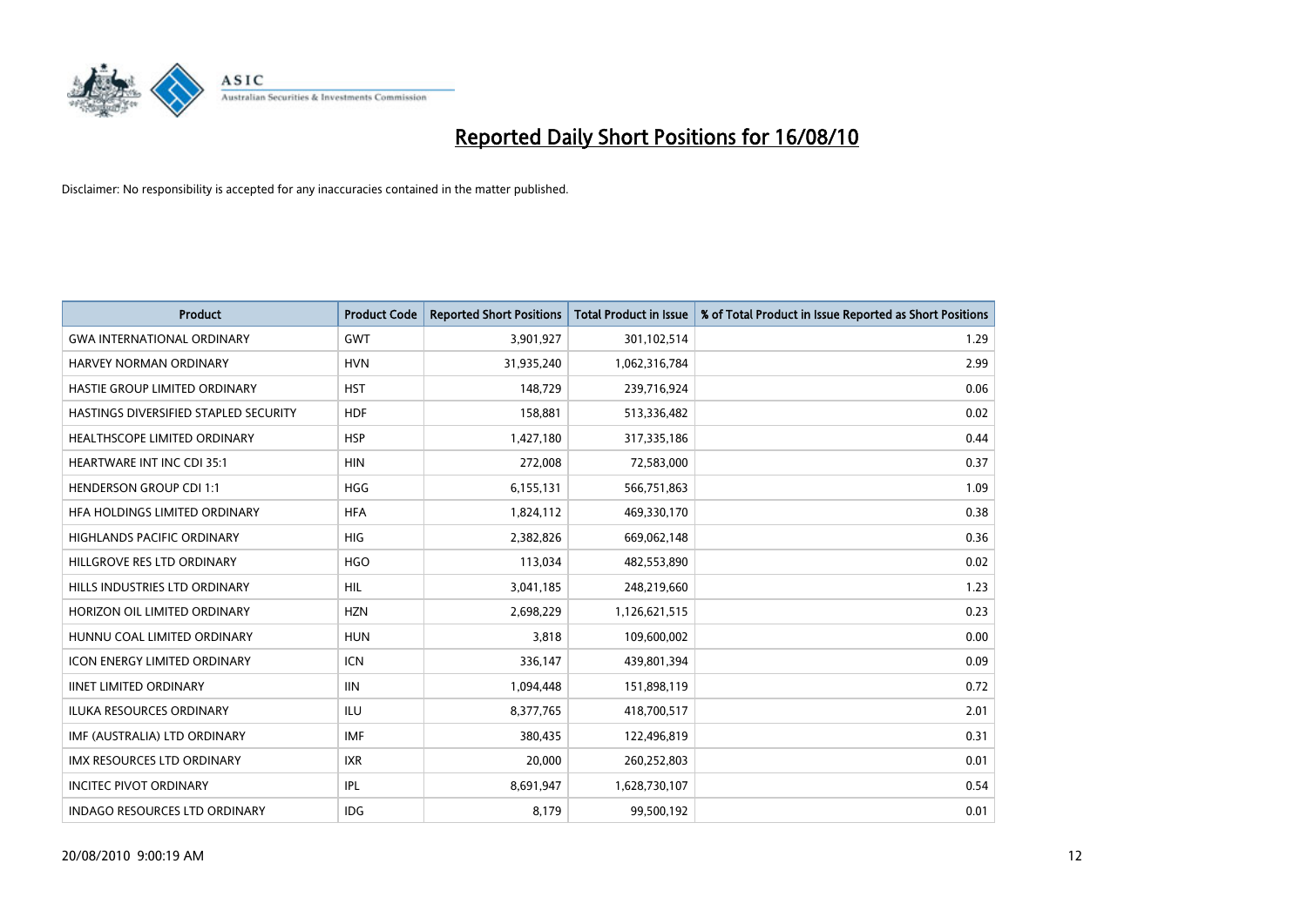

| <b>Product</b>                           | <b>Product Code</b> | <b>Reported Short Positions</b> | Total Product in Issue | % of Total Product in Issue Reported as Short Positions |
|------------------------------------------|---------------------|---------------------------------|------------------------|---------------------------------------------------------|
| <b>INDEPENDENCE GROUP ORDINARY</b>       | <b>IGO</b>          | 142,179                         | 113,813,539            | 0.13                                                    |
| <b>INDOPHIL RESOURCES ORDINARY</b>       | <b>IRN</b>          | 289.850                         | 423,428,803            | 0.06                                                    |
| <b>INDUSTREA LIMITED ORDINARY</b>        | IDL                 | 1,420,007                       | 956,668,877            | 0.14                                                    |
| <b>INFIGEN ENERGY STAPLED SECURITIES</b> | <b>IFN</b>          | 6,440,141                       | 760,374,428            | 0.86                                                    |
| ING INDUSTRIAL FUND UNITS                | <b>IIF</b>          | 8,415,844                       | 2,592,249,647          | 0.31                                                    |
| ING OFFICE FUND STAPLED SECURITIES       | <b>IOF</b>          | 667,854                         | 2,729,071,212          | 0.02                                                    |
| ING RE COM GROUP STAPLED SECURITIES      | <b>ILF</b>          | 9.075                           | 441,029,194            | 0.00                                                    |
| <b>INSURANCE AUSTRALIA ORDINARY</b>      | <b>IAG</b>          | 4,996,388                       | 2,078,994,021          | 0.21                                                    |
| INTEGRA MINING LTD. ORDINARY             | <b>IGR</b>          | 1,583,078                       | 755,792,394            | 0.20                                                    |
| <b>INTOLL GROUP STAPLED SECURITIES</b>   | <b>ITO</b>          | 830.747                         | 2,261,732,048          | 0.04                                                    |
| <b>INTREPID MINES ORDINARY</b>           | <b>IAU</b>          | 400,897                         | 429,946,319            | 0.09                                                    |
| <b>INVOCARE LIMITED ORDINARY</b>         | <b>IVC</b>          | 1,041,816                       | 102,069,091            | 1.02                                                    |
| <b>ION LIMITED ORDINARY</b>              | <b>ION</b>          | 164,453                         | 256,365,105            | 0.06                                                    |
| <b>IOOF HOLDINGS LTD ORDINARY</b>        | <b>IFL</b>          | 1,624,825                       | 229,794,395            | 0.69                                                    |
| <b>IRESS MARKET TECH. ORDINARY</b>       | <b>IRE</b>          | 1,456,561                       | 126,018,142            | 1.15                                                    |
| <b>IRON ORE HOLDINGS ORDINARY</b>        | <b>IOH</b>          | 46.361                          | 135,380,683            | 0.03                                                    |
| <b>ISHARES MSCI EAFE CDI 1:1</b>         | <b>IVE</b>          | 78,119                          | 590,400,000            | 0.01                                                    |
| ISHARES MSCI EM MKTS CDI 1:1             | <b>IEM</b>          | 22,167                          | 425,700,000            | 0.01                                                    |
| <b>ISOFT GROUP LIMITED ORDINARY</b>      | <b>ISF</b>          | 14,637,756                      | 1,050,497,291          | 1.38                                                    |
| <b>IVANHOE AUSTRALIA ORDINARY</b>        | <b>IVA</b>          | 794.056                         | 321,055,953            | 0.26                                                    |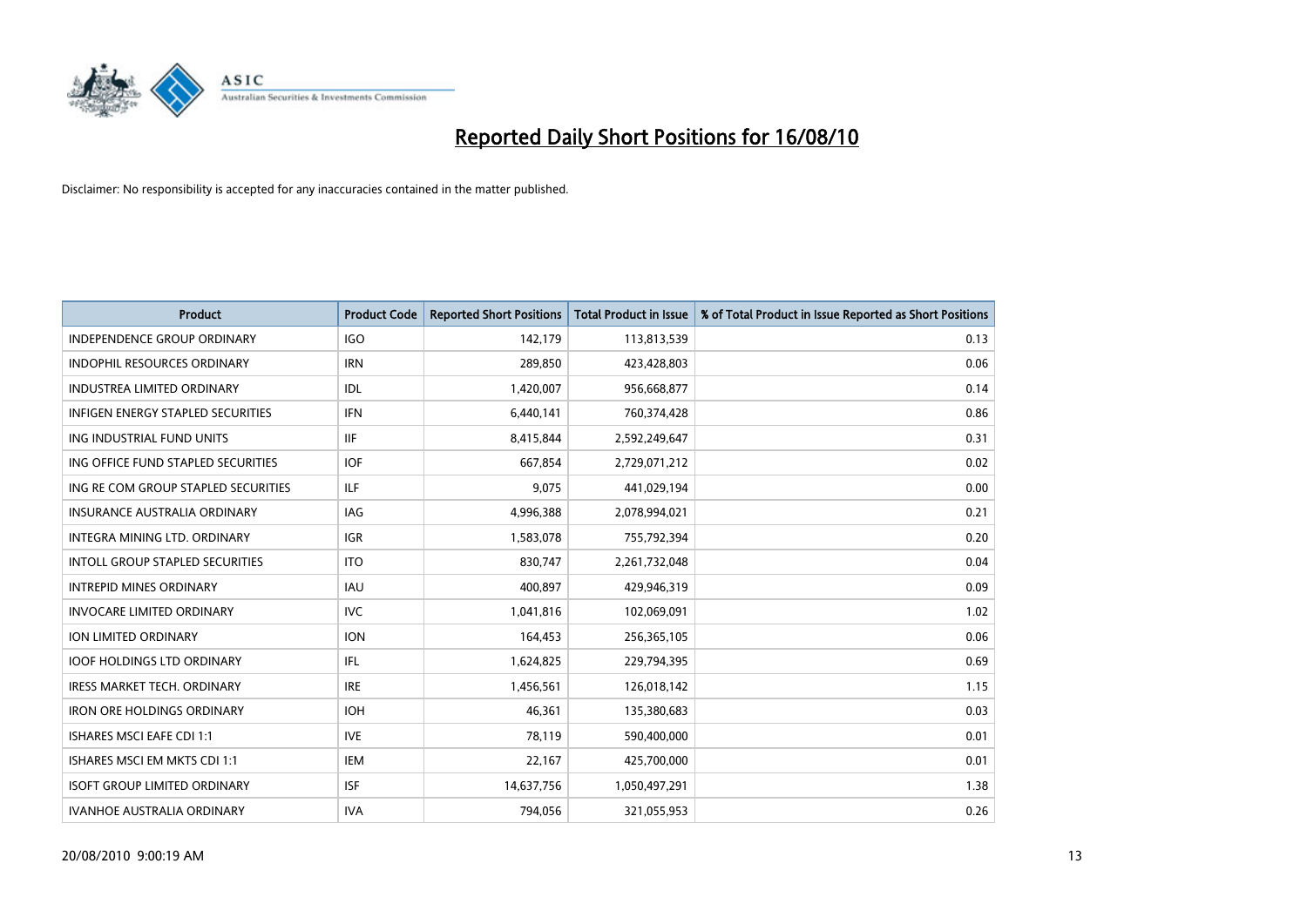

| <b>Product</b>                                  | <b>Product Code</b> | <b>Reported Short Positions</b> | <b>Total Product in Issue</b> | % of Total Product in Issue Reported as Short Positions |
|-------------------------------------------------|---------------------|---------------------------------|-------------------------------|---------------------------------------------------------|
| <b>JABIRU METALS LTD ORDINARY</b>               | <b>JML</b>          | 490,181                         | 552,619,180                   | 0.08                                                    |
| <b>JAMES HARDIE INDUST CHESS DEPOSITARY INT</b> | <b>IHX</b>          | 14,254,892                      | 435,438,790                   | 3.26                                                    |
| <b>JAMESON RESOURCES ORDINARY</b>               | JAL                 | 1,600,000                       | 63,885,910                    | 2.50                                                    |
| <b>JB HI-FI LIMITED ORDINARY</b>                | <b>IBH</b>          | 5,175,186                       | 108,414,989                   | 4.75                                                    |
| <b>KAGARA LTD ORDINARY</b>                      | KZL                 | 5,497,998                       | 674,489,717                   | 0.82                                                    |
| KAROON GAS AUSTRALIA ORDINARY                   | <b>KAR</b>          | 190,568                         | 177,546,198                   | 0.10                                                    |
| KATHMANDU HOLD LTD ORDINARY                     | <b>KMD</b>          | 967,817                         | 200,000,000                   | 0.48                                                    |
| <b>KEYBRIDGE CAPITAL ORDINARY</b>               | <b>KBC</b>          | 5,999                           | 172,070,564                   | 0.00                                                    |
| KIMBERLEY METALS LTD ORDINARY                   | <b>KBL</b>          | 2,609                           | 94,490,816                    | 0.00                                                    |
| KINGSGATE CONSOLID, ORDINARY                    | <b>KCN</b>          | 454,182                         | 100,725,449                   | 0.45                                                    |
| LEIGHTON HOLDINGS ORDINARY                      | LEI                 | 2,685,828                       | 300,692,299                   | 0.87                                                    |
| LEND LEASE GROUP UNIT/ORD STAPLED               | LLC                 | 302,556                         | 565,558,754                   | 0.05                                                    |
| LIHIR GOLD LIMITED. ORDINARY                    | LGL                 | 11,562,059                      | 2,368,729,935                 | 0.49                                                    |
| LINC ENERGY LTD ORDINARY                        | <b>LNC</b>          | 1,424,658                       | 494,947,572                   | 0.28                                                    |
| LYNAS CORPORATION ORDINARY                      | <b>LYC</b>          | 10,046,345                      | 1,655,499,093                 | 0.61                                                    |
| MAC SERVICES (THE) ORDINARY                     | <b>MSL</b>          | 28,344                          | 165,966,692                   | 0.01                                                    |
| MACARTHUR COAL ORDINARY                         | <b>MCC</b>          | 712,191                         | 254,333,109                   | 0.27                                                    |
| <b>MACMAHON HOLDINGS ORDINARY</b>               | <b>MAH</b>          | 6,564,841                       | 733,711,705                   | 0.89                                                    |
| MACO ATLAS ROADS GRP ORDINARY STAPLED           | <b>MOA</b>          | 3,704,622                       | 452,345,907                   | 0.83                                                    |
| MACQUARIE GROUP LTD ORDINARY                    | <b>MOG</b>          | 5.539.946                       | 345,490,443                   | 1.59                                                    |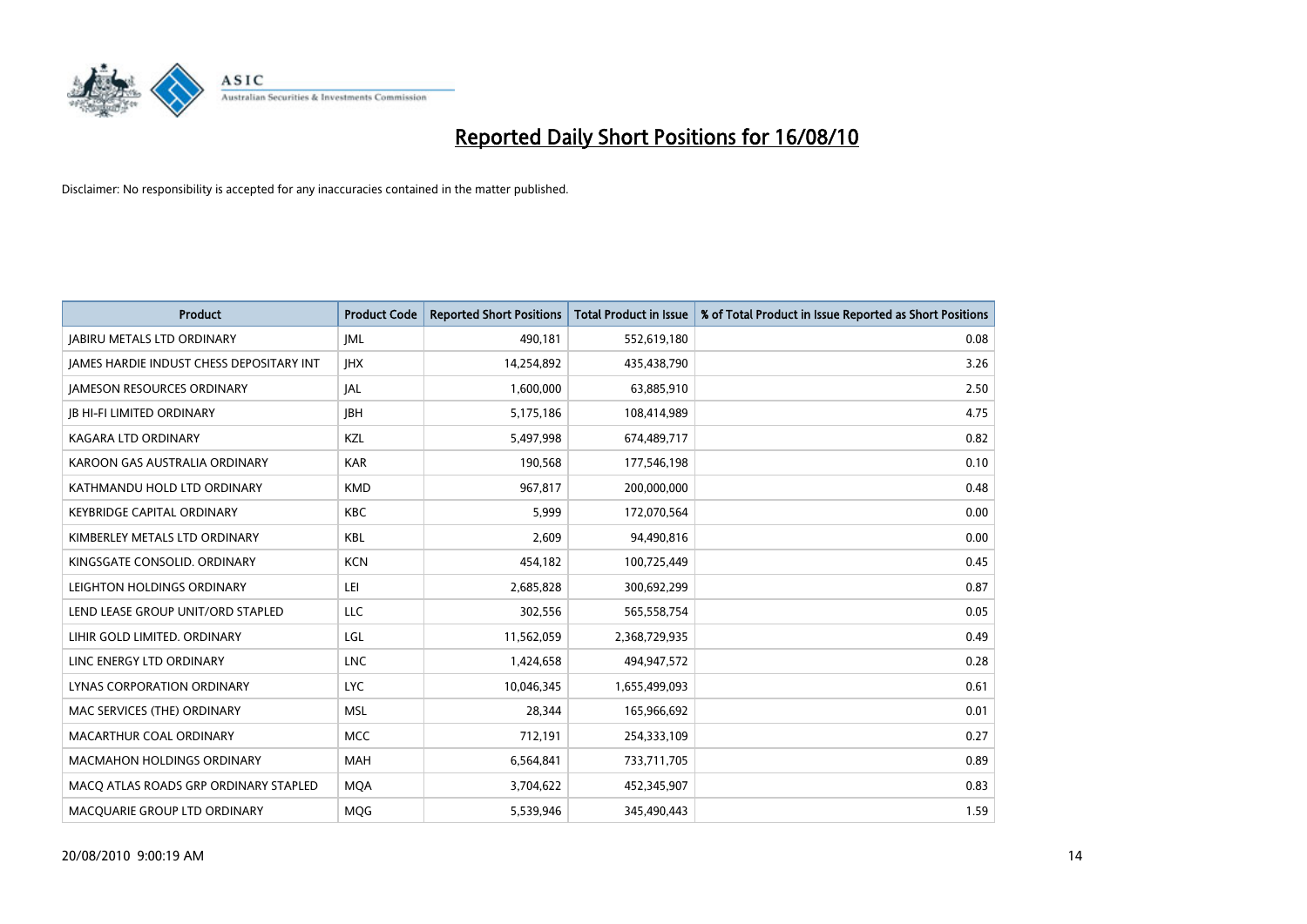

| <b>Product</b>                   | <b>Product Code</b> | <b>Reported Short Positions</b> | Total Product in Issue | % of Total Product in Issue Reported as Short Positions |
|----------------------------------|---------------------|---------------------------------|------------------------|---------------------------------------------------------|
| <b>MANTRA RESOURCES ORDINARY</b> | <b>MRU</b>          | 17,905                          | 130,229,188            | 0.01                                                    |
| MAP GROUP STAPLED US PROHIBIT.   | <b>MAP</b>          | 3,536,557                       | 1,861,210,782          | 0.19                                                    |
| <b>MARION ENERGY ORDINARY</b>    | MAE                 | 374,994                         | 429,822,043            | 0.09                                                    |
| <b>MCPHERSON'S LTD ORDINARY</b>  | <b>MCP</b>          | 8,228                           | 71,651,758             | 0.01                                                    |
| MEDUSA MINING LTD ORDINARY       | <b>MML</b>          | 124,155                         | 187,584,911            | 0.05                                                    |
| MELBOURNE IT LIMITED ORDINARY    | <b>MLB</b>          | 165,879                         | 79,572,767             | 0.21                                                    |
| MEO AUSTRALIA LTD ORDINARY       | <b>MEO</b>          | 205,709                         | 477,220,955            | 0.03                                                    |
| MERMAID MARINE ORDINARY          | <b>MRM</b>          | 317,721                         | 186,884,825            | 0.17                                                    |
| MESOBLAST LIMITED ORDINARY       | <b>MSB</b>          | 102                             | 154,880,556            | 0.00                                                    |
| METALS X LIMITED ORDINARY        | <b>MLX</b>          | 326,940                         | 1,365,661,782          | 0.03                                                    |
| METCASH LIMITED ORDINARY         | <b>MTS</b>          | 18,489,056                      | 767,055,221            | 2.41                                                    |
| METGASCO LIMITED ORDINARY        | <b>MEL</b>          | 235,435                         | 249,006,674            | 0.09                                                    |
| MICLYN EXP OFFSHR ORDINARY       | <b>MIO</b>          | 199,999                         | 271,700,000            | 0.07                                                    |
| MINARA RESOURCES ORDINARY        | <b>MRE</b>          | 3,472,630                       | 1,167,783,517          | 0.28                                                    |
| MINCOR RESOURCES NL ORDINARY     | <b>MCR</b>          | 1,224,292                       | 200,184,686            | 0.61                                                    |
| MINERAL DEPOSITS ORDINARY        | <b>MDL</b>          | 1,070,229                       | 580,576,525            | 0.17                                                    |
| MINERAL RESOURCES. ORDINARY      | <b>MIN</b>          | 407,327                         | 166,853,768            | 0.24                                                    |
| MIRABELA NICKEL LTD ORDINARY     | <b>MBN</b>          | 8,347,616                       | 367, 162, 725          | 2.23                                                    |
| MIRVAC GROUP STAPLED SECURITIES  | <b>MGR</b>          | 1,826,195                       | 3,415,314,823          | 0.05                                                    |
| MITCHELL COMMUNITCA, ORDINARY    | <b>MCU</b>          | 16,057                          | 301,761,208            | 0.01                                                    |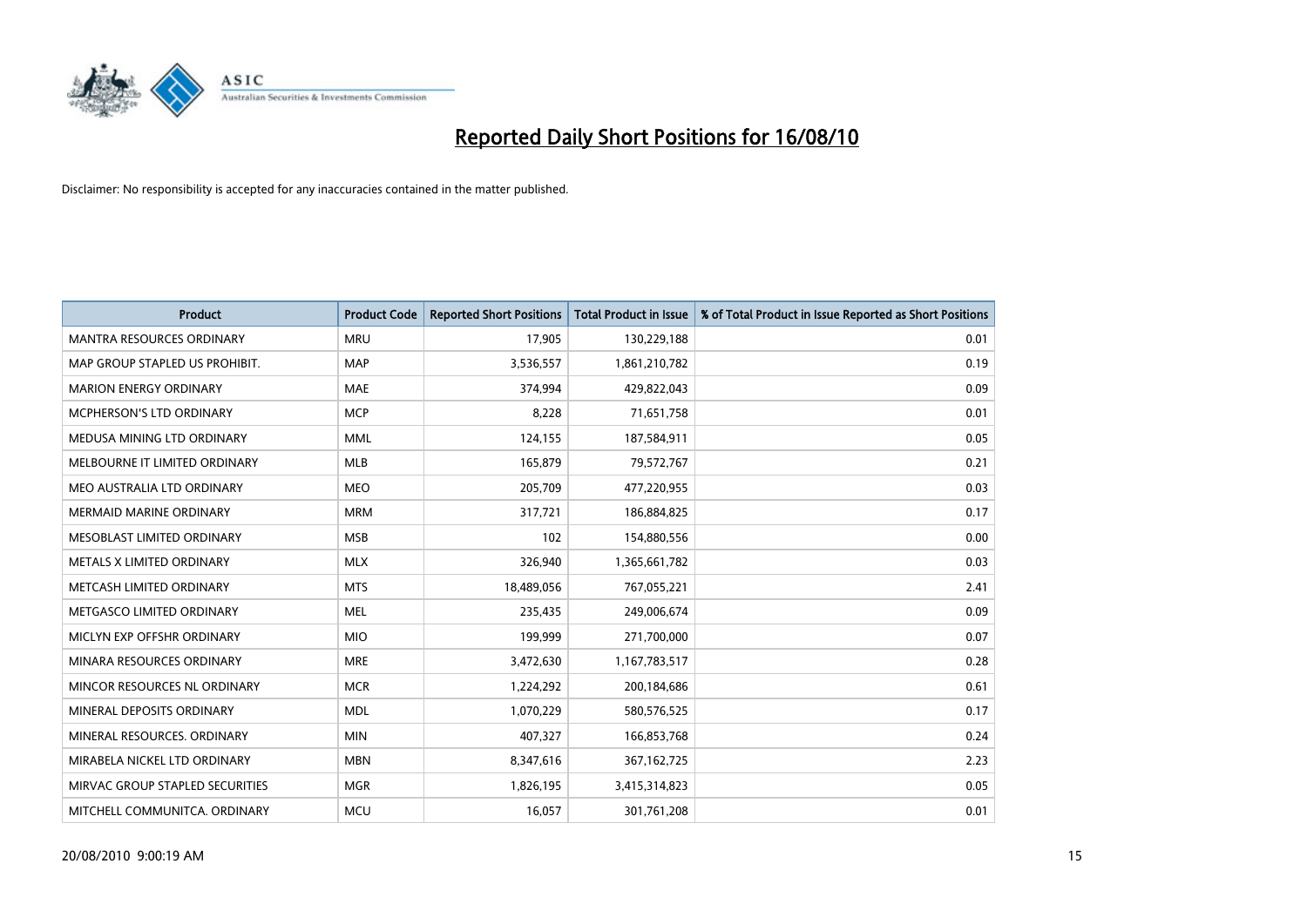

| <b>Product</b>                | <b>Product Code</b> | <b>Reported Short Positions</b> | <b>Total Product in Issue</b> | % of Total Product in Issue Reported as Short Positions |
|-------------------------------|---------------------|---------------------------------|-------------------------------|---------------------------------------------------------|
| MOLOPO ENERGY LTD ORDINARY    | <b>MPO</b>          | 255,500                         | 250,822,584                   | 0.10                                                    |
| MONADELPHOUS GROUP ORDINARY   | <b>MND</b>          | 1,268,076                       | 86,459,327                    | 1.46                                                    |
| MOSAIC OIL NL ORDINARY        | <b>MOS</b>          | 41,742                          | 821,710,775                   | 0.01                                                    |
| MOUNT GIBSON IRON ORDINARY    | <b>MGX</b>          | 2,193,015                       | 1,079,570,693                 | 0.21                                                    |
| MURCHISON METALS LTD ORDINARY | <b>MMX</b>          | 3,128,564                       | 435,384,268                   | 0.72                                                    |
| MYER HOLDINGS LTD ORDINARY    | <b>MYR</b>          | 15,490,471                      | 581,517,884                   | 2.66                                                    |
| MYSTATE LIMITED ORDINARY      | <b>MYS</b>          | 1,400                           | 67,411,055                    | 0.00                                                    |
| NATIONAL AUST, BANK ORDINARY  | <b>NAB</b>          | 8,375,946                       | 2,133,245,479                 | 0.38                                                    |
| NATURAL FUEL LIMITED ORDINARY | <b>NFL</b>          |                                 | 506,612,127                   | 0.00                                                    |
| NAVITAS LIMITED ORDINARY      | <b>NVT</b>          | 867,883                         | 342,361,526                   | 0.24                                                    |
| NEPTUNE MARINE ORDINARY       | <b>NMS</b>          | 961,423                         | 429,842,672                   | 0.21                                                    |
| NEW HOPE CORPORATION ORDINARY | <b>NHC</b>          | 413,236                         | 827,730,549                   | 0.05                                                    |
| NEWCREST MINING ORDINARY      | <b>NCM</b>          | 25,933,864                      | 483,499,363                   | 5.39                                                    |
| NEWS CORP A NON-VOTING CDI    | <b>NWSLV</b>        | 552,422                         | 1,824,472,286                 | 0.03                                                    |
| NEWS CORP B VOTING CDI        | <b>NWS</b>          | 7,582,644                       | 798,520,953                   | 0.93                                                    |
| NEXBIS LIMITED ORDINARY       | <b>NBS</b>          | 63,733                          | 498,972,940                   | 0.01                                                    |
| NEXUS ENERGY LIMITED ORDINARY | <b>NXS</b>          | 4,637,656                       | 988,257,304                   | 0.45                                                    |
| NIB HOLDINGS LIMITED ORDINARY | <b>NHF</b>          | 496,835                         | 495,431,427                   | 0.10                                                    |
| NICK SCALI LIMITED ORDINARY   | <b>NCK</b>          | 35,846                          | 81,000,000                    | 0.04                                                    |
| NIDO PETROLEUM ORDINARY       | <b>NDO</b>          | 6,639,150                       | 1,080,658,378                 | 0.61                                                    |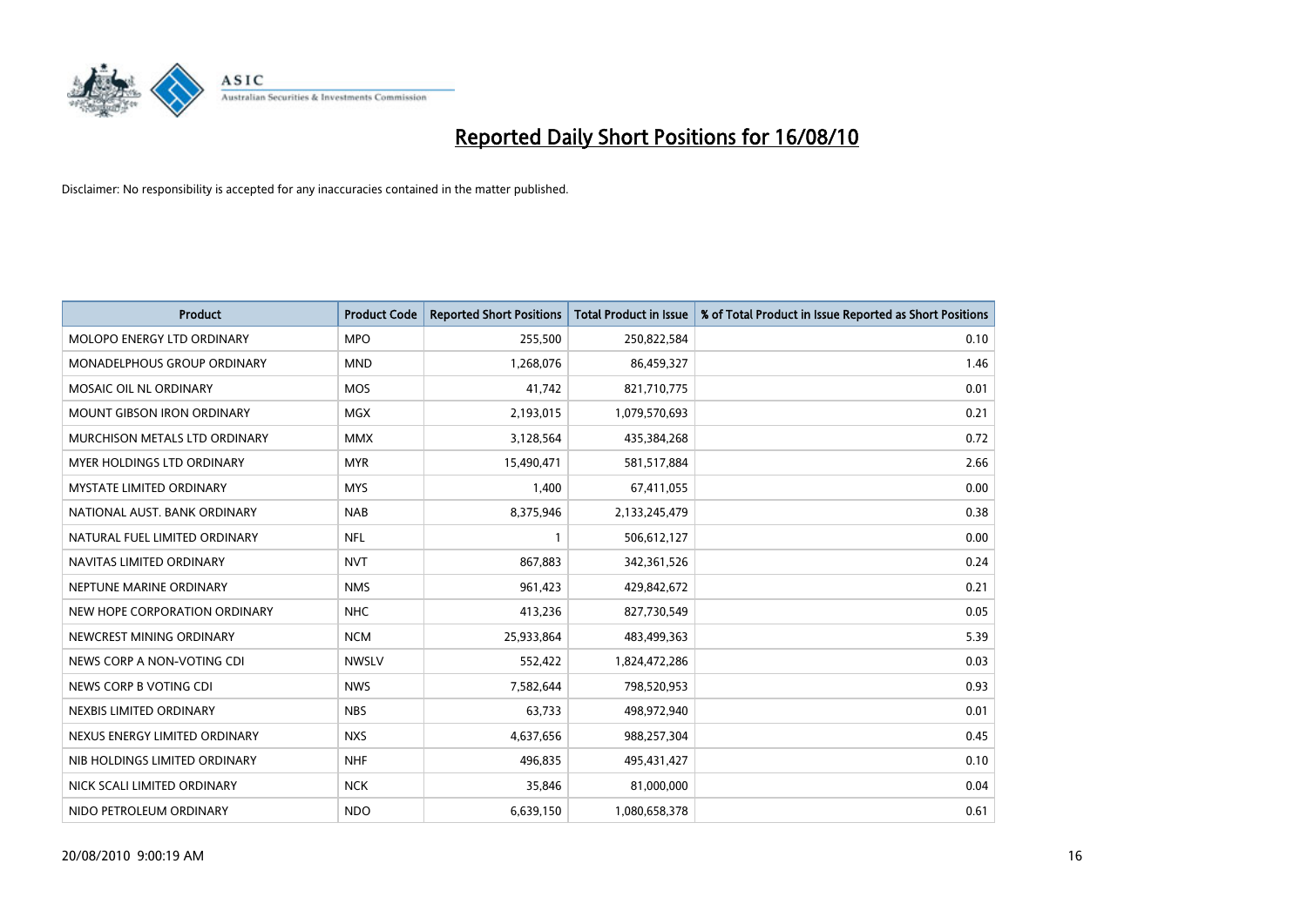

| <b>Product</b>                        | <b>Product Code</b> | <b>Reported Short Positions</b> | <b>Total Product in Issue</b> | % of Total Product in Issue Reported as Short Positions |
|---------------------------------------|---------------------|---------------------------------|-------------------------------|---------------------------------------------------------|
| NKWE PLATINUM 10C US COMMON           | <b>NKP</b>          | 55,766                          | 559,451,184                   | 0.01                                                    |
| NORTHERN CREST ORDINARY               | <b>NOC</b>          | 24,345                          | 116,074,781                   | 0.02                                                    |
| NORTHERN IRON LTD ORDINARY            | <b>NFE</b>          | 731,288                         | 292,204,786                   | 0.24                                                    |
| NRW HOLDINGS LIMITED ORDINARY         | <b>NWH</b>          | 205,953                         | 251,223,000                   | 0.07                                                    |
| NUFARM LIMITED ORDINARY               | <b>NUF</b>          | 3,420,052                       | 261,775,731                   | 1.30                                                    |
| <b>OAKTON LIMITED ORDINARY</b>        | <b>OKN</b>          | 532,187                         | 91,997,235                    | 0.57                                                    |
| OCEANAGOLD CORP. CHESS DEPOSITARY INT | <b>OGC</b>          | 418.147                         | 228,198,170                   | 0.19                                                    |
| OCEANIA CAPITAL LTD ORDINARY          | <b>OCP</b>          | 2,500                           | 91,921,295                    | 0.00                                                    |
| OIL SEARCH LTD ORDINARY               | OSH                 | 6,435,607                       | 1,308,279,222                 | 0.46                                                    |
| OM HOLDINGS LIMITED ORDINARY          | OMH                 | 800.899                         | 498,485,150                   | 0.15                                                    |
| <b>ONESTEEL LIMITED ORDINARY</b>      | OST                 | 7,984,864                       | 1,331,583,166                 | 0.61                                                    |
| ORICA LIMITED ORDINARY                | ORI                 | 1,851,909                       | 362,100,430                   | 0.50                                                    |
| ORIGIN ENERGY ORDINARY                | <b>ORG</b>          | 2,578,346                       | 880,683,872                   | 0.27                                                    |
| OTTO ENERGY LIMITED ORDINARY          | <b>OEL</b>          | 109,204                         | 1,134,540,071                 | 0.01                                                    |
| OZ MINERALS ORDINARY                  | OZL                 | 66,291,121                      | 3,121,339,730                 | 2.11                                                    |
| <b>PACIFIC BRANDS ORDINARY</b>        | <b>PBG</b>          | 7,669,555                       | 931,386,248                   | 0.83                                                    |
| PALADIN ENERGY LTD ORDINARY           | <b>PDN</b>          | 20,114,006                      | 717,892,802                   | 2.78                                                    |
| PAN PACIFIC PETROL. ORDINARY          | PPP                 | 101,859                         | 588,612,110                   | 0.01                                                    |
| PANAUST LIMITED ORDINARY              | <b>PNA</b>          | 12,535,813                      | 2,954,125,529                 | 0.42                                                    |
| PANORAMIC RESOURCES ORDINARY          | PAN                 | 46.814                          | 205,262,842                   | 0.02                                                    |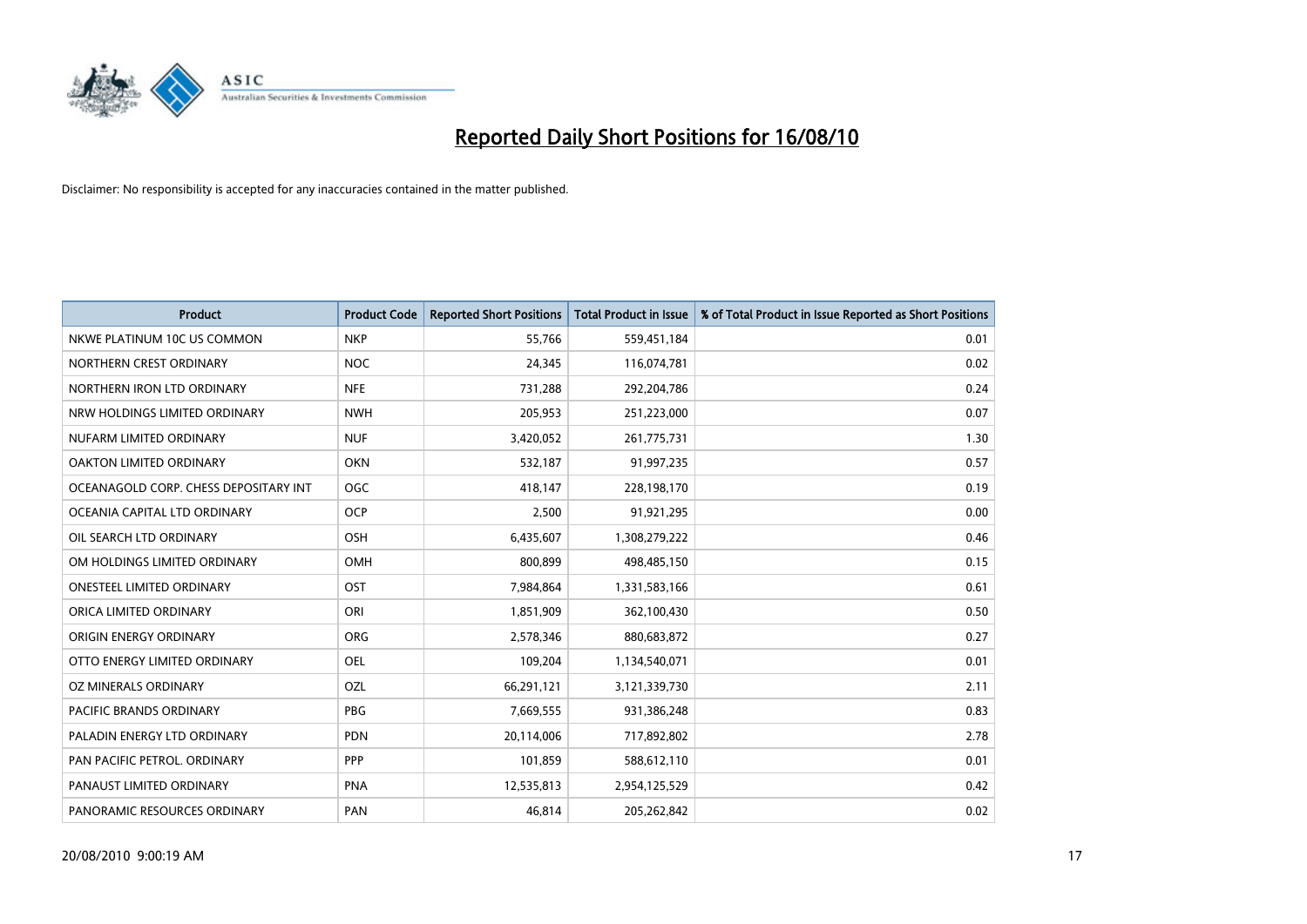

| <b>Product</b>                          | <b>Product Code</b> | <b>Reported Short Positions</b> | <b>Total Product in Issue</b> | % of Total Product in Issue Reported as Short Positions |
|-----------------------------------------|---------------------|---------------------------------|-------------------------------|---------------------------------------------------------|
| PAPERLINX LIMITED ORDINARY              | <b>PPX</b>          | 17,917,961                      | 603,580,761                   | 2.97                                                    |
| PAPERLINX SPS TRUST STEP UP PERP. PREF. | <b>PXUPA</b>        | 5,000                           | 2,850,000                     | 0.18                                                    |
| PATTIES FOODS LTD ORDINARY              | PFL                 |                                 | 138,908,853                   | 0.00                                                    |
| PEET LIMITED ORDINARY                   | <b>PPC</b>          | 479,130                         | 300,681,486                   | 0.15                                                    |
| PENINSULA MINERALS ORDINARY             | <b>PEN</b>          | 5,000                           | 1,629,749,898                 | 0.00                                                    |
| PERILYA LIMITED ORDINARY                | PEM                 | 1,011,504                       | 526,075,563                   | 0.18                                                    |
| PERPETUAL LIMITED ORDINARY              | PPT                 | 2,454,867                       | 43,417,478                    | 5.65                                                    |
| PERSEUS MINING LTD ORDINARY             | PRU                 | 50,981                          | 421,282,088                   | 0.01                                                    |
| PETSEC ENERGY ORDINARY                  | <b>PSA</b>          | 223,332                         | 231,283,622                   | 0.10                                                    |
| PHARMAXIS LTD ORDINARY                  | <b>PXS</b>          | 1,192,130                       | 225,721,734                   | 0.54                                                    |
| PHOTON GROUP LTD ORDINARY               | PGA                 | 965,265                         | 187,440,645                   | 0.51                                                    |
| PIKE RIVER COAL ORDINARY                | <b>PRC</b>          | 376,320                         | 405,301,433                   | 0.09                                                    |
| PLATINUM ASSET ORDINARY                 | <b>PTM</b>          | 3,367,192                       | 561,347,878                   | 0.59                                                    |
| PLATINUM AUSTRALIA ORDINARY             | PLA                 | 5,868,215                       | 321,130,521                   | 1.83                                                    |
| PLATINUM CAPITAL LTD ORDINARY           | <b>PMC</b>          |                                 | 162,258,814                   | 0.00                                                    |
| PMP LIMITED ORDINARY                    | <b>PMP</b>          | 1,212,906                       | 335,338,483                   | 0.36                                                    |
| PORT BOUVARD LIMITED ORDINARY           | PBD                 | 6,754                           | 593,868,295                   | 0.00                                                    |
| PREMIER INVESTMENTS ORDINARY            | <b>PMV</b>          | 63,469                          | 155,030,045                   | 0.03                                                    |
| PRIMARY HEALTH CARE ORDINARY            | <b>PRY</b>          | 8,568,750                       | 491,428,342                   | 1.76                                                    |
| PRIME INFR GROUP. STAPLED SECURITIES    | PIH                 | 1,247,946                       | 351,776,795                   | 0.34                                                    |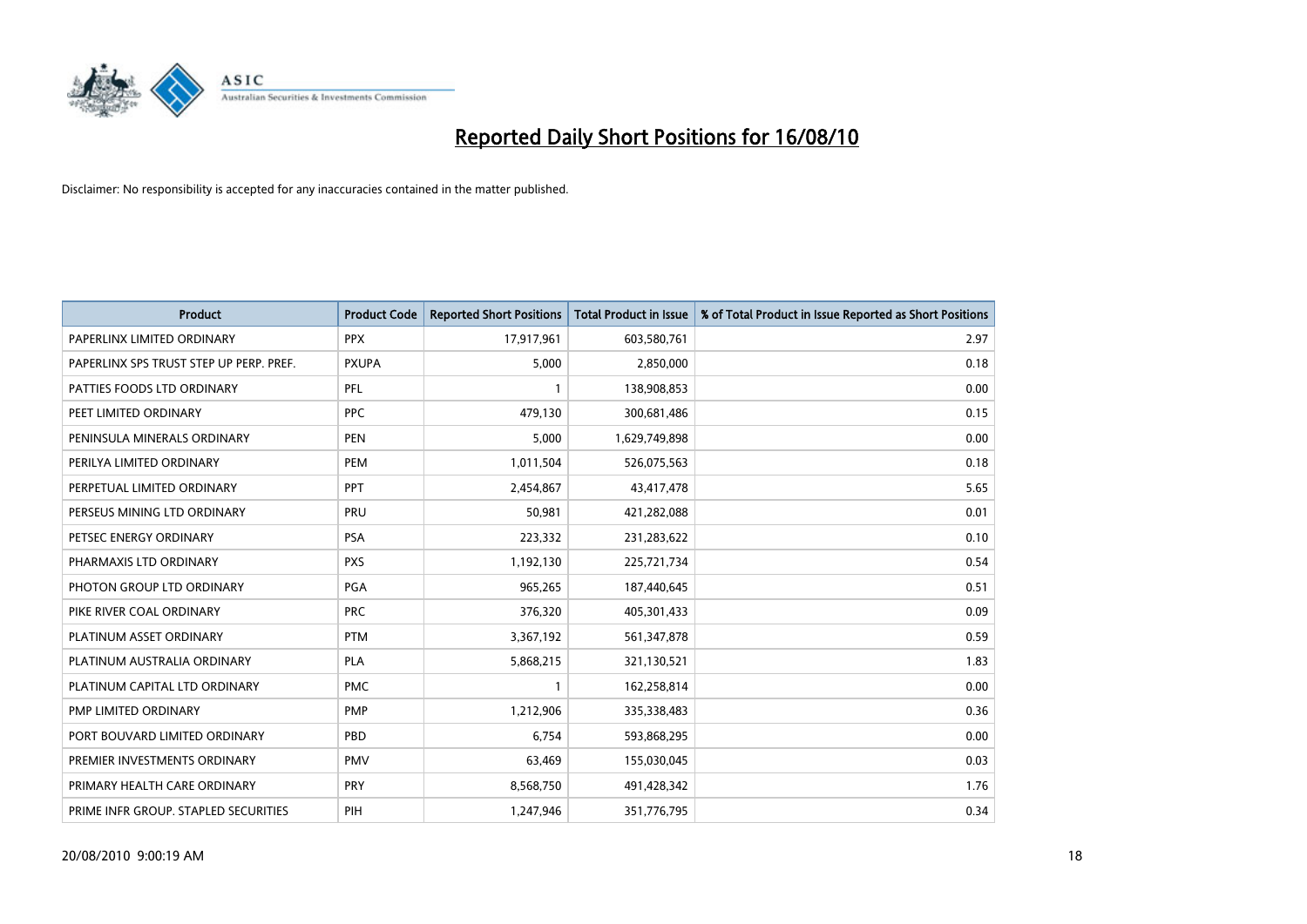

| <b>Product</b>                  | <b>Product Code</b> | <b>Reported Short Positions</b> | Total Product in Issue | % of Total Product in Issue Reported as Short Positions |
|---------------------------------|---------------------|---------------------------------|------------------------|---------------------------------------------------------|
| PRIME MEDIA GRP LTD ORDINARY    | <b>PRT</b>          | 2                               | 366,330,303            | 0.00                                                    |
| PRIMEAG AUSTRALIA ORDINARY      | PAG                 | 319,089                         | 150,569,976            | 0.22                                                    |
| PROGEN PHARMACEUTIC ORDINARY    | PGL                 | 151,596                         | 24,709,097             | 0.61                                                    |
| PROGRAMMED ORDINARY             | <b>PRG</b>          | 375,202                         | 118,169,908            | 0.32                                                    |
| PSIVIDA CORP CDI 1:1            | <b>PVA</b>          | 6,878                           | 7,849,757              | 0.09                                                    |
| <b>QANTAS AIRWAYS ORDINARY</b>  | QAN                 | 27,184,352                      | 2,265,123,620          | 1.20                                                    |
| OBE INSURANCE GROUP ORDINARY    | OBE                 | 18,147,611                      | 1,035,071,131          | 1.74                                                    |
| RAMELIUS RESOURCES ORDINARY     | <b>RMS</b>          | 12,533                          | 291,200,265            | 0.00                                                    |
| RAMSAY HEALTH CARE ORDINARY     | <b>RHC</b>          | 1,715,026                       | 202,081,252            | 0.83                                                    |
| RANGE RESOURCES LTD ORDINARY    | <b>RRS</b>          | 1,250,000                       | 1,052,019,983          | 0.12                                                    |
| <b>RCR TOMLINSON ORDINARY</b>   | <b>RCR</b>          | 68,067                          | 131,860,172            | 0.05                                                    |
| <b>REA GROUP ORDINARY</b>       | <b>REA</b>          | 2,683                           | 128,439,366            | 0.00                                                    |
| RED FORK ENERGY ORDINARY        | <b>RFE</b>          | 7,696                           | 139,535,000            | 0.01                                                    |
| REDFLEX HOLDINGS ORDINARY       | <b>RDF</b>          | 23,328                          | 110,010,757            | 0.02                                                    |
| REED RESOURCES LTD ORDINARY     | <b>RDR</b>          | 268,205                         | 192,271,768            | 0.14                                                    |
| <b>REGIS RESOURCES ORDINARY</b> | <b>RRL</b>          | 187,552                         | 414,452,125            | 0.04                                                    |
| RESMED INC BONUS CDI DEF        | <b>RMDBN</b>        | 1,132,588                       | 760,000,000            | 0.15                                                    |
| RESMED INC CDI 10:1             | <b>RMD</b>          | 1,932,899                       | 772,670,160            | 0.24                                                    |
| <b>RESOLUTE MINING ORDINARY</b> | <b>RSG</b>          | 293,169                         | 392,736,732            | 0.08                                                    |
| RESOURCE GENERATION ORDINARY    | <b>RES</b>          | 157,911                         | 164,412,477            | 0.10                                                    |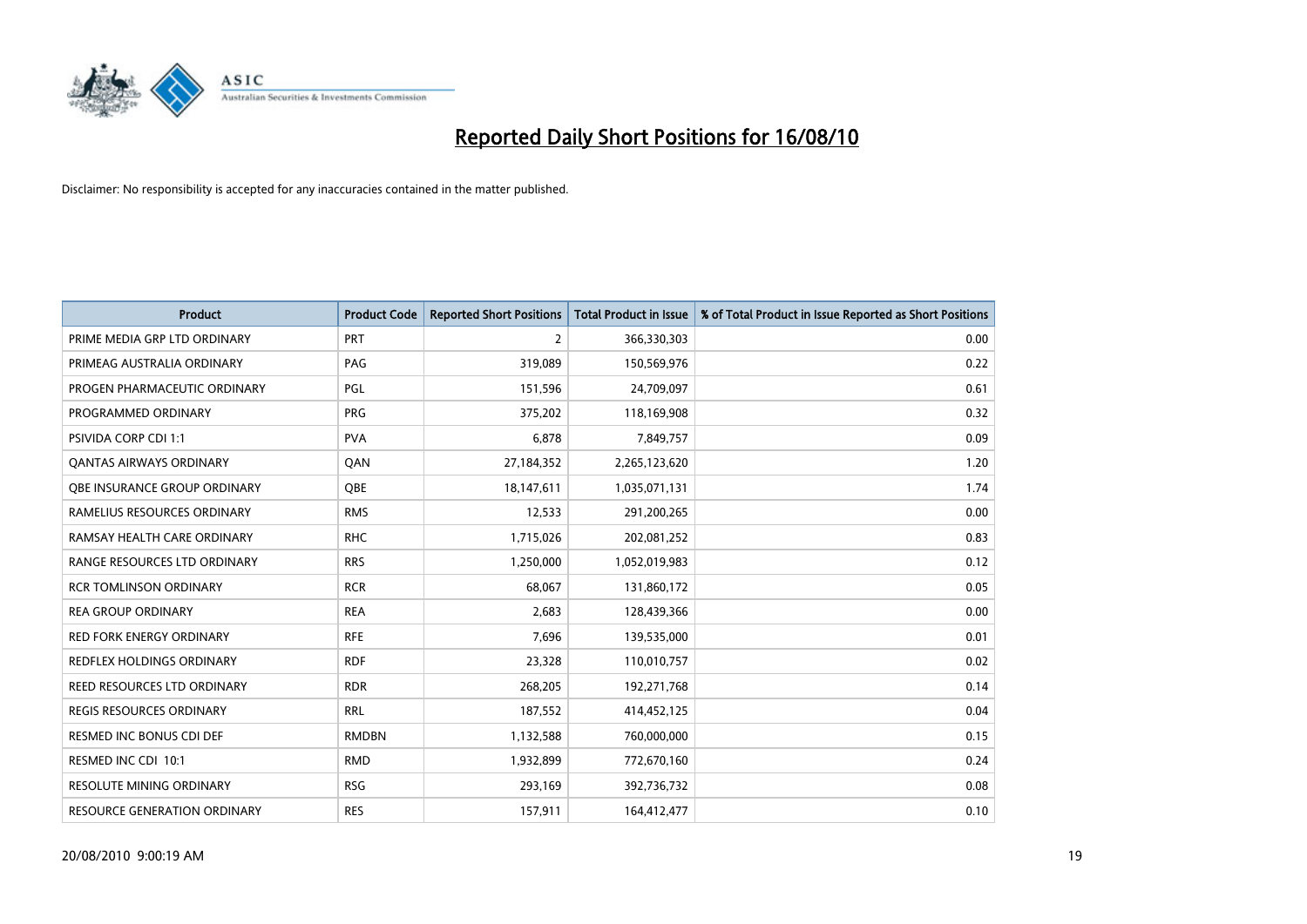

| <b>Product</b>                     | <b>Product Code</b> | <b>Reported Short Positions</b> | <b>Total Product in Issue</b> | % of Total Product in Issue Reported as Short Positions |
|------------------------------------|---------------------|---------------------------------|-------------------------------|---------------------------------------------------------|
| REVERSE CORP LIMITED ORDINARY      | <b>REF</b>          | 25,141                          | 92,382,175                    | 0.03                                                    |
| REX MINERALS LIMITED ORDINARY      | <b>RXM</b>          | 333                             | 114,549,460                   | 0.00                                                    |
| <b>RHG LIMITED ORDINARY</b>        | <b>RHG</b>          | 13,020                          | 317,910,688                   | 0.00                                                    |
| <b>RIDLEY CORPORATION ORDINARY</b> | <b>RIC</b>          | 53,937                          | 307,817,071                   | 0.02                                                    |
| RIO TINTO LIMITED ORDINARY         | <b>RIO</b>          | 14,694,881                      | 606,831,240                   | 2.40                                                    |
| <b>RIVERCITY MOTORWAY STAPLED</b>  | <b>RCY</b>          | 4,136,965                       | 957,010,115                   | 0.43                                                    |
| RIVERSDALE MINING ORDINARY         | <b>RIV</b>          | 464,016                         | 229,636,018                   | 0.19                                                    |
| ROC OIL COMPANY ORDINARY           | <b>ROC</b>          | 1,262,107                       | 713,154,560                   | 0.18                                                    |
| SAI GLOBAL LIMITED ORDINARY        | SAI                 | 246,826                         | 192,253,351                   | 0.12                                                    |
| SALMAT LIMITED ORDINARY            | <b>SLM</b>          | 95,615                          | 159,131,983                   | 0.06                                                    |
| SANDFIRE RESOURCES ORDINARY        | <b>SFR</b>          | 20,734                          | 131,534,760                   | 0.01                                                    |
| <b>SANTOS LTD ORDINARY</b>         | <b>STO</b>          | 1,943,181                       | 832,568,323                   | 0.23                                                    |
| SARACEN MINERAL ORDINARY           | SAR                 | 106,424                         | 491,818,083                   | 0.02                                                    |
| SEDGMAN LIMITED ORDINARY           | SDM                 | 150,000                         | 205,986,681                   | 0.07                                                    |
| SEEK LIMITED ORDINARY              | <b>SEK</b>          | 4,816,182                       | 336,584,488                   | 1.41                                                    |
| SENETAS CORPORATION ORDINARY       | <b>SEN</b>          | 756,999                         | 461,522,263                   | 0.16                                                    |
| SERVCORP LIMITED ORDINARY          | SRV                 | 285,189                         | 98,440,807                    | 0.28                                                    |
| SERVICE STREAM ORDINARY            | <b>SSM</b>          | 344,663                         | 283,418,867                   | 0.12                                                    |
| SEVEN GROUP HOLDINGS ORDINARY      | <b>SVW</b>          | 1,236,507                       | 305,410,281                   | 0.40                                                    |
| SIGMA PHARMACEUTICAL ORDINARY      | <b>SIP</b>          | 11,954,191                      | 1,178,626,572                 | 1.02                                                    |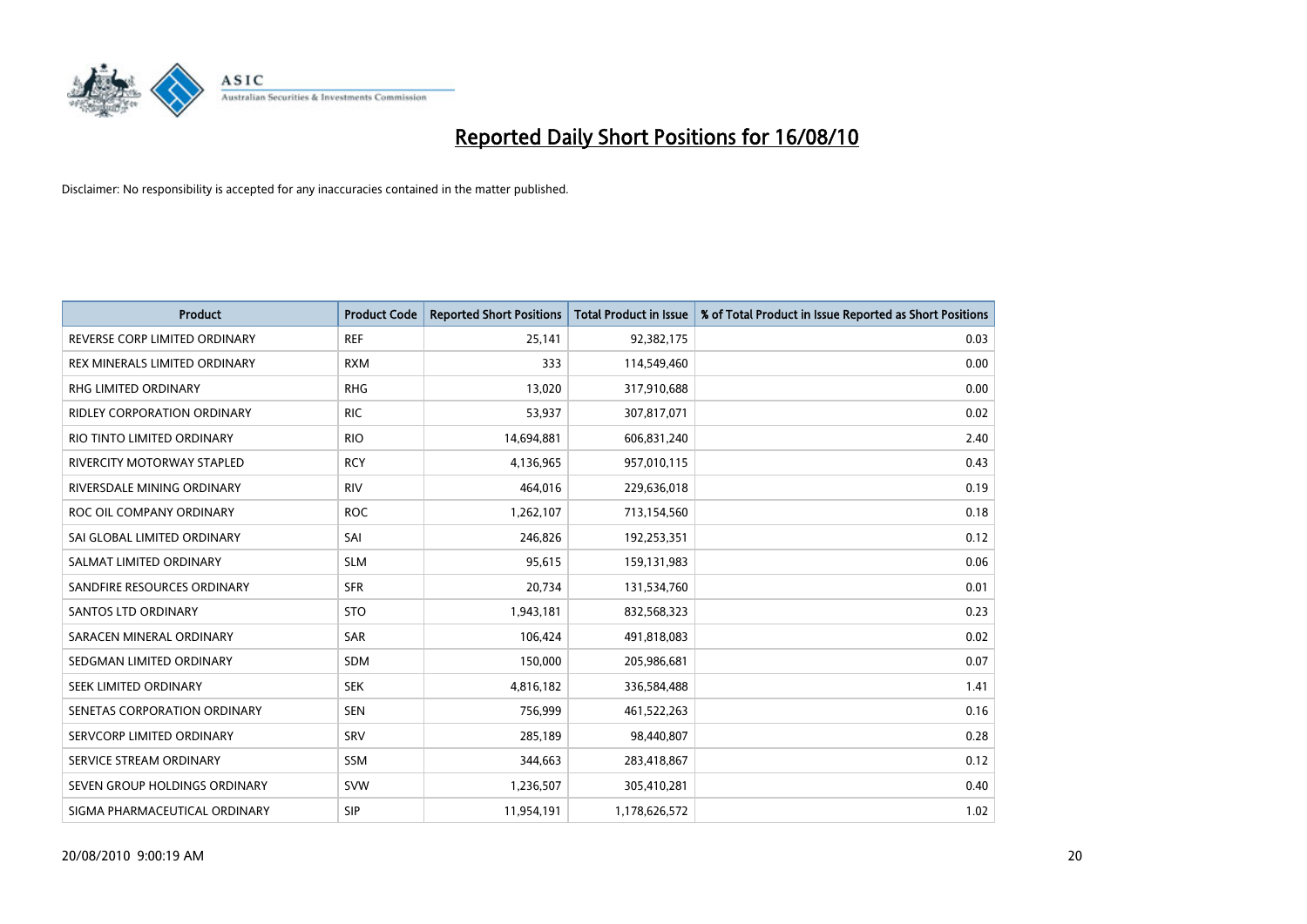

| <b>Product</b>                           | <b>Product Code</b> | <b>Reported Short Positions</b> | Total Product in Issue | % of Total Product in Issue Reported as Short Positions |
|------------------------------------------|---------------------|---------------------------------|------------------------|---------------------------------------------------------|
| SILEX SYSTEMS ORDINARY                   | <b>SLX</b>          | 185,385                         | 149,296,747            | 0.12                                                    |
| SILVER LAKE RESOURCE ORDINARY            | <b>SLR</b>          | 119,484                         | 178,757,838            | 0.07                                                    |
| SIMS METAL MGMT LTD ORDINARY             | SGM                 | 2,054,475                       | 203,891,295            | 0.99                                                    |
| SINGAPORE TELECOMM. CHESS DEPOSITARY INT | SGT                 | 5,576,589                       | 404,134,884            | 1.39                                                    |
| SKILLED GROUP LTD ORDINARY               | <b>SKE</b>          | 130,837                         | 190,738,408            | 0.07                                                    |
| SKY CITY ENTERTAIN, ORDINARY             | <b>SKC</b>          | 7,310,022                       | 575,114,687            | 1.27                                                    |
| <b>SKY NETWORK ORDINARY</b>              | <b>SKT</b>          | 862.690                         | 389,139,785            | 0.22                                                    |
| SMS MANAGEMENT, ORDINARY                 | <b>SMX</b>          | 17,733                          | 67,182,500             | 0.03                                                    |
| SONIC HEALTHCARE ORDINARY                | <b>SHL</b>          | 3,603,155                       | 388,429,875            | 0.93                                                    |
| SOUL PATTINSON (W.H) ORDINARY            | SOL                 | 10,196                          | 238,640,580            | 0.00                                                    |
| SP AUSNET STAPLED SECURITIES             | <b>SPN</b>          | 5,702,620                       | 2,748,353,504          | 0.21                                                    |
| SPARK INFRASTRUCTURE STAPLED SECURITIES  | SKI                 | 6,498,367                       | 1,031,911,394          | 0.62                                                    |
| SPDR 200 FUND ETF UNITS                  | <b>STW</b>          | 18.907                          | 58,028,081             | 0.03                                                    |
| SPECIALTY FASHION ORDINARY               | <b>SFH</b>          | 1,874,872                       | 190,964,693            | 0.98                                                    |
| SPHERE MINERALS LTD ORDINARY             | <b>SPH</b>          | 75,000                          | 171,348,151            | 0.04                                                    |
| SPOTLESS GROUP LTD ORDINARY              | <b>SPT</b>          | 894.844                         | 259,309,656            | 0.34                                                    |
| ST BARBARA LIMITED ORDINARY              | SBM                 | 25,690,582                      | 1,953,168,407          | 1.32                                                    |
| STAGING CONNECTIONS ORDINARY             | <b>STG</b>          | 2,917,189                       | 783,175,134            | 0.37                                                    |
| STH AMERICAN COR LTD ORDINARY            | SAY                 | 9,200                           | 206,832,027            | 0.00                                                    |
| STHN CROSS MEDIA ORDINARY                | <b>SXL</b>          | 163,190                         | 378,827,750            | 0.04                                                    |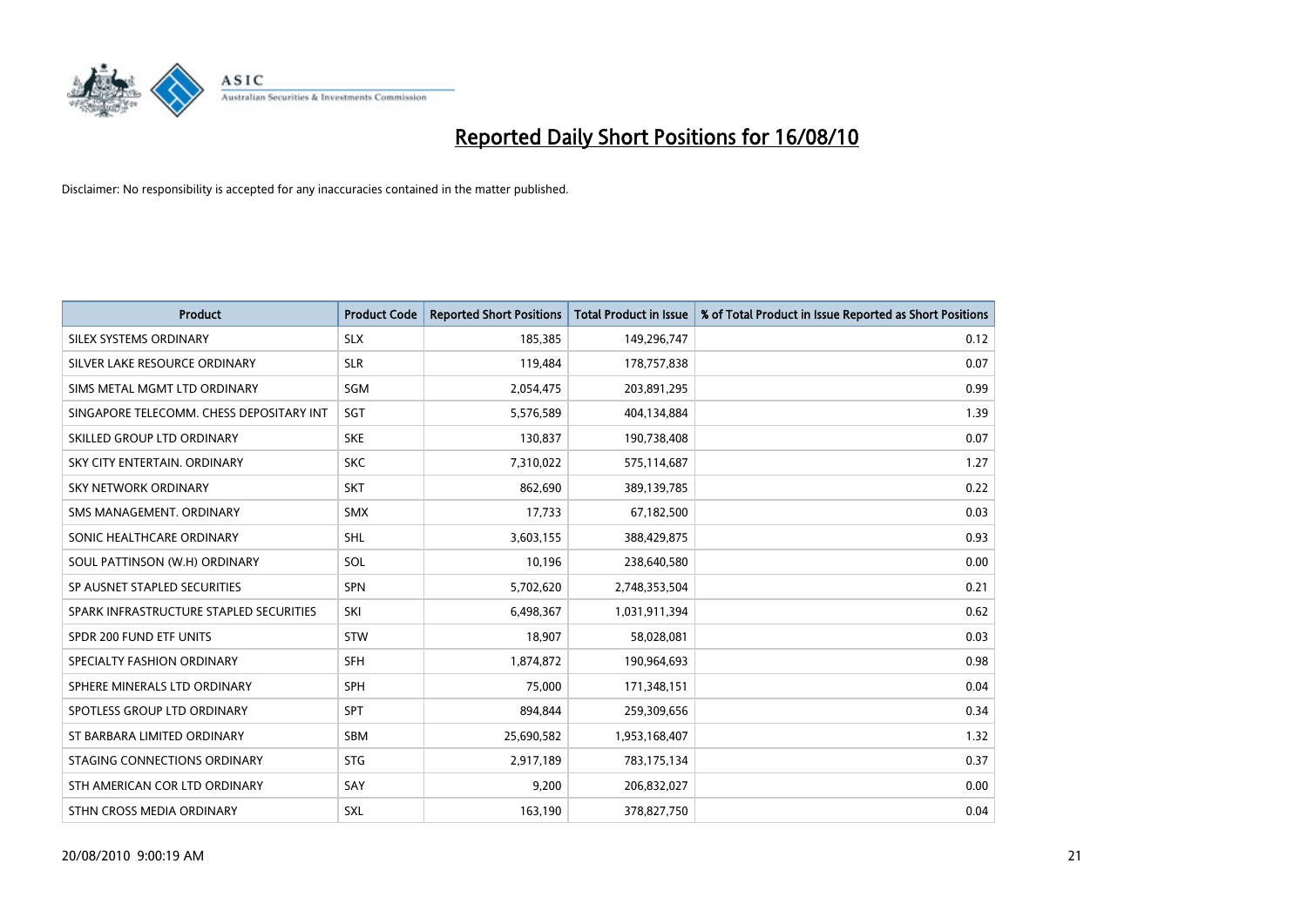

| <b>Product</b>                      | <b>Product Code</b> | <b>Reported Short Positions</b> | <b>Total Product in Issue</b> | % of Total Product in Issue Reported as Short Positions |
|-------------------------------------|---------------------|---------------------------------|-------------------------------|---------------------------------------------------------|
| STOCKLAND UNITS/ORD STAPLED         | SGP                 | 13,210,255                      | 2,383,036,717                 | 0.55                                                    |
| STRAITS RESOURCES ORDINARY          | SRL                 | 5,294,777                       | 255,203,613                   | 2.07                                                    |
| STW COMMUNICATIONS ORDINARY         | SGN                 | 274,342                         | 364,310,964                   | 0.07                                                    |
| SUNCORP-METWAY, ORDINARY            | <b>SUN</b>          | 1,453,155                       | 1,281,390,524                 | 0.09                                                    |
| SUNDANCE RESOURCES ORDINARY         | <b>SDL</b>          | 16,094,627                      | 2,709,995,932                 | 0.58                                                    |
| SUNLAND GROUP LTD ORDINARY          | <b>SDG</b>          | 126,079                         | 251,107,692                   | 0.04                                                    |
| SUPER CHEAP AUTO GRP ORDINARY       | <b>SUL</b>          | 291,255                         | 127,532,302                   | 0.22                                                    |
| SWICK MINING ORDINARY               | <b>SWK</b>          | 1,548                           | 236,724,970                   | 0.00                                                    |
| SYMEX HOLDINGS ORDINARY             | SYM                 | 6,633                           | 125,037,628                   | 0.01                                                    |
| TABCORP HOLDINGS LTD ORDINARY       | <b>TAH</b>          | 14,492,449                      | 612,625,759                   | 2.37                                                    |
| <b>TALENT2 INTERNATION ORDINARY</b> | <b>TWO</b>          | 7                               | 141,141,846                   | 0.00                                                    |
| TAP OIL LIMITED ORDINARY            | <b>TAP</b>          | 18,116                          | 156,485,921                   | 0.01                                                    |
| TASSAL GROUP LIMITED ORDINARY       | <b>TGR</b>          | 3,357,249                       | 144,197,882                   | 2.32                                                    |
| <b>TATTS GROUP LTD ORDINARY</b>     | <b>TTS</b>          | 7,662,056                       | 1,281,937,479                 | 0.60                                                    |
| <b>TECHNOLOGY ONE ORDINARY</b>      | <b>TNE</b>          | 69,968                          | 300,303,455                   | 0.02                                                    |
| TELECOM CORPORATION ORDINARY        | <b>TEL</b>          | 44,003,625                      | 1,920,694,831                 | 2.26                                                    |
| TELSTRA CORPORATION, ORDINARY       | <b>TLS</b>          | 60,247,977                      | 12,443,074,357                | 0.48                                                    |
| TEN NETWORK HOLDINGS ORDINARY       | <b>TEN</b>          | 6,882,261                       | 1,045,236,720                 | 0.65                                                    |
| TFS CORPORATION LTD ORDINARY        | <b>TFC</b>          | 69,729                          | 227,360,909                   | 0.03                                                    |
| THE REJECT SHOP ORDINARY            | <b>TRS</b>          | 12,895                          | 26,033,570                    | 0.05                                                    |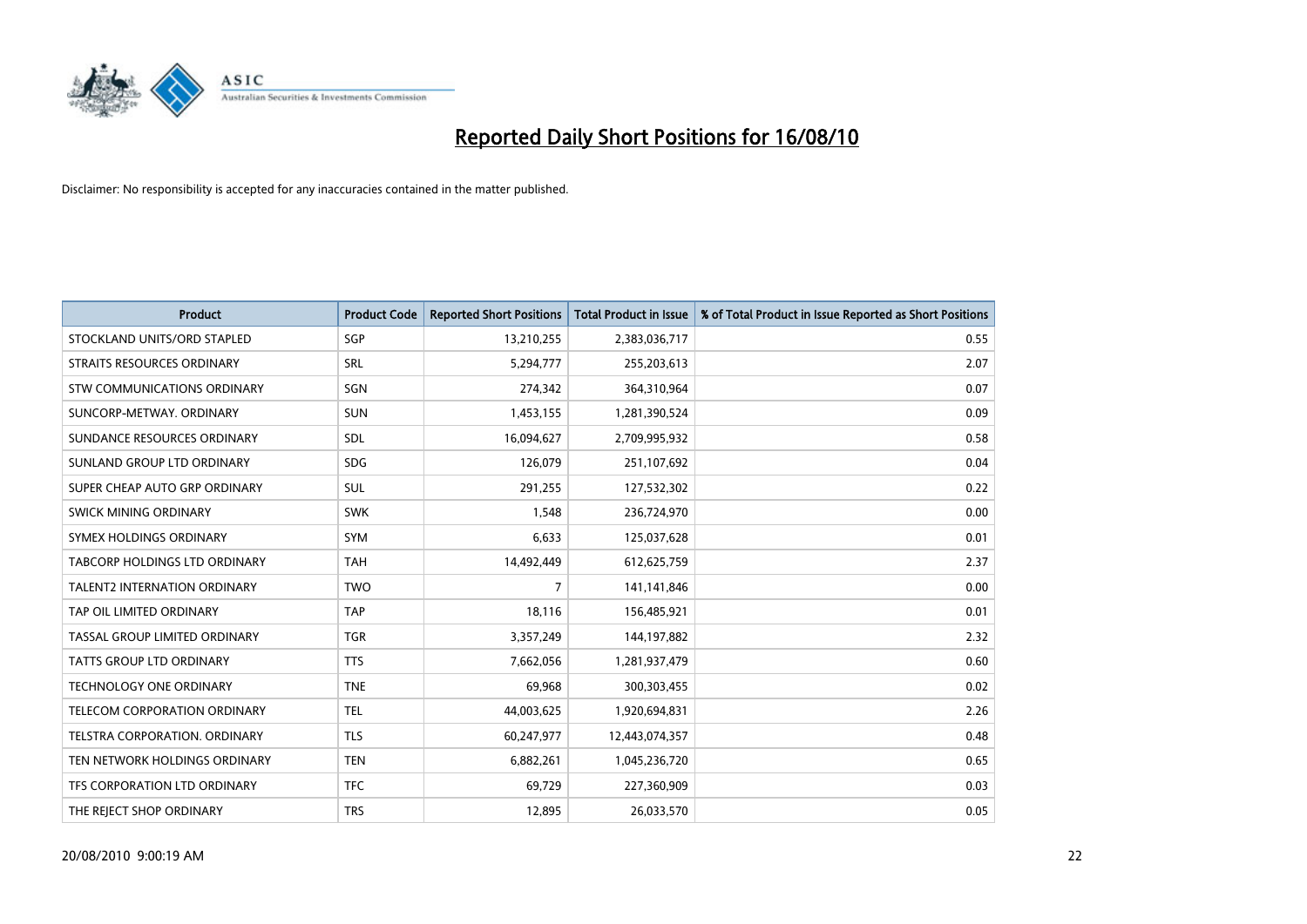

| <b>Product</b>                            | <b>Product Code</b> | <b>Reported Short Positions</b> | Total Product in Issue | % of Total Product in Issue Reported as Short Positions |
|-------------------------------------------|---------------------|---------------------------------|------------------------|---------------------------------------------------------|
| THOR MINING PLC CHESS DEPOSITARY          | <b>THR</b>          | 2,307                           | 200,247,701            | 0.00                                                    |
| THORN GROUP LIMITED ORDINARY              | <b>TGA</b>          | 2,360                           | 129,441,655            | 0.00                                                    |
| TIMBERCORP LIMITED ORDINARY               | <b>TIM</b>          | 2,752,682                       | 352,071,429            | 0.78                                                    |
| TISHMAN SPEYER UNITS                      | <b>TSO</b>          | 59,946                          | 338,440,904            | 0.01                                                    |
| TNG LIMITED ORDINARY                      | <b>TNG</b>          | 4,321                           | 258,055,076            | 0.00                                                    |
| TOLL HOLDINGS LTD ORDINARY                | <b>TOL</b>          | 10,115,079                      | 702,867,609            | 1.43                                                    |
| TORO ENERGY LIMITED ORDINARY              | <b>TOE</b>          | 35,404                          | 964,936,676            | 0.00                                                    |
| <b>TOWER AUSTRALIA ORDINARY</b>           | <b>TAL</b>          | 1,441,419                       | 415,928,881            | 0.35                                                    |
| TOWER LIMITED ORDINARY                    | <b>TWR</b>          | 712,741                         | 260,631,787            | 0.27                                                    |
| <b>TOX FREE SOLUTIONS ORDINARY</b>        | <b>TOX</b>          | 92,797                          | 91,750,500             | 0.09                                                    |
| TPG TELECOM LIMITED ORDINARY              | <b>TPM</b>          | 466,165                         | 767,849,104            | 0.06                                                    |
| TRANSFIELD SERV INFR STAPLED SECURITIES   | <b>TSI</b>          | 351,500                         | 432,184,488            | 0.08                                                    |
| <b>TRANSFIELD SERVICES ORDINARY</b>       | <b>TSE</b>          | 97.808                          | 414,278,904            | 0.03                                                    |
| TRANSPACIFIC INDUST, ORDINARY             | <b>TPI</b>          | 12,725,349                      | 960,638,735            | 1.32                                                    |
| TRANSURBAN GROUP TRIPLE STAPLED SEC.      | <b>TCL</b>          | 7,634,847                       | 1,414,667,986          | 0.54                                                    |
| TRINITY GROUP STAPLED SECURITIES          | <b>TCO</b>          | 3,419                           | 231,701,539            | 0.00                                                    |
| TROY RESOURCES NL ORDINARY                | <b>TRY</b>          | 89,592                          | 87,474,323             | 0.11                                                    |
| UGL LIMITED ORDINARY                      | UGL                 | 4,337,387                       | 165,928,705            | 2.59                                                    |
| <b>UXC LIMITED ORDINARY</b>               | <b>UXC</b>          | 678,611                         | 295,772,304            | 0.22                                                    |
| VALAD PROPERTY GROUP STAPLED US PROHIBIT. | <b>VPG</b>          | 4,726,571                       | 2,287,682,926          | 0.21                                                    |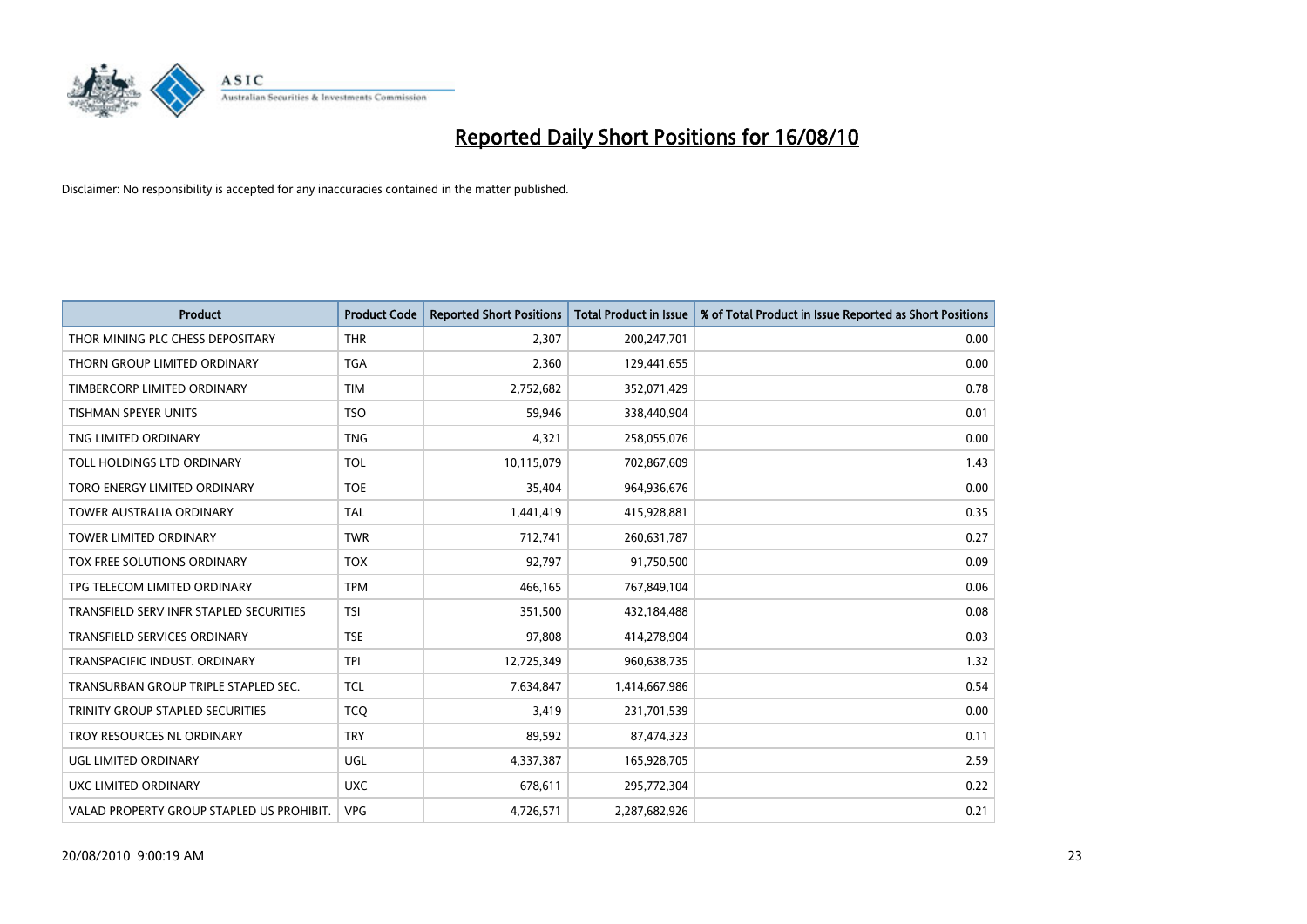

| <b>Product</b>                            | <b>Product Code</b> | <b>Reported Short Positions</b> | <b>Total Product in Issue</b> | % of Total Product in Issue Reported as Short Positions |
|-------------------------------------------|---------------------|---------------------------------|-------------------------------|---------------------------------------------------------|
| <b>VDM GROUP LIMITED ORDINARY</b>         | <b>VMG</b>          | 11,116                          | 195,613,088                   | 0.01                                                    |
| <b>VENTURE MINERALS ORDINARY</b>          | <b>VMS</b>          | 6,500                           | 168, 163, 334                 | 0.00                                                    |
| <b>VILLAGE ROADSHOW LTD ORDINARY</b>      | <b>VRL</b>          | 682                             | 114,217,649                   | 0.00                                                    |
| VILLAGE ROADSHOW LTD 'A' CLASS PREFERENCE | <b>VRLPA</b>        | 19,559                          | 52,235,451                    | 0.04                                                    |
| <b>VIRGIN BLUE HOLDINGS ORDINARY</b>      | <b>VBA</b>          | 15,486,620                      | 2,209,126,568                 | 0.70                                                    |
| <b>VISION GROUP HLDGS ORDINARY</b>        | <b>VGH</b>          | 78,000                          | 72,671,765                    | 0.11                                                    |
| <b>VITA GROUP LTD ORDINARY</b>            | <b>VTG</b>          | 75,190                          | 141,247,800                   | 0.05                                                    |
| VITERRA INC CDI 1:1                       | <b>VTA</b>          | 2,220                           | 68,629,939                    | 0.00                                                    |
| <b>WAREHOUSE GROUP ORDINARY</b>           | <b>WHS</b>          | 327,527                         | 311,195,868                   | 0.11                                                    |
| <b>WATPAC LIMITED ORDINARY</b>            | <b>WTP</b>          | 38,602                          | 181,326,206                   | 0.01                                                    |
| <b>WDS LIMITED ORDINARY</b>               | <b>WDS</b>          | 63,084                          | 143,107,458                   | 0.04                                                    |
| WEBIET LIMITED ORDINARY                   | <b>WEB</b>          | 139,367                         | 76,861,278                    | 0.19                                                    |
| <b>WESFARMERS LIMITED ORDINARY</b>        | <b>WES</b>          | 21,461,344                      | 1,005,169,707                 | 2.12                                                    |
| WESFARMERS LIMITED PARTIALLY PROTECTED    | <b>WESN</b>         | 4,316,192                       | 151,902,455                   | 2.84                                                    |
| WEST AUSTRALIAN NEWS ORDINARY             | <b>WAN</b>          | 6,122,946                       | 216,011,546                   | 2.84                                                    |
| WESTERN AREAS NL ORDINARY                 | <b>WSA</b>          | 5,897,091                       | 179,735,899                   | 3.29                                                    |
| WESTERN DESERT RES. ORDINARY              | <b>WDR</b>          | 948                             | 134,511,656                   | 0.00                                                    |
| WESTERN PLAINS RES ORDINARY               | <b>WPG</b>          | 8,000                           | 121,691,767                   | 0.01                                                    |
| WESTFIELD GROUP ORD/UNIT STAPLED SEC      | <b>WDC</b>          | 8,395,751                       | 2,307,773,663                 | 0.33                                                    |
| WESTPAC BANKING CORP ORDINARY             | <b>WBC</b>          | 19,299,067                      | 2,989,123,446                 | 0.62                                                    |